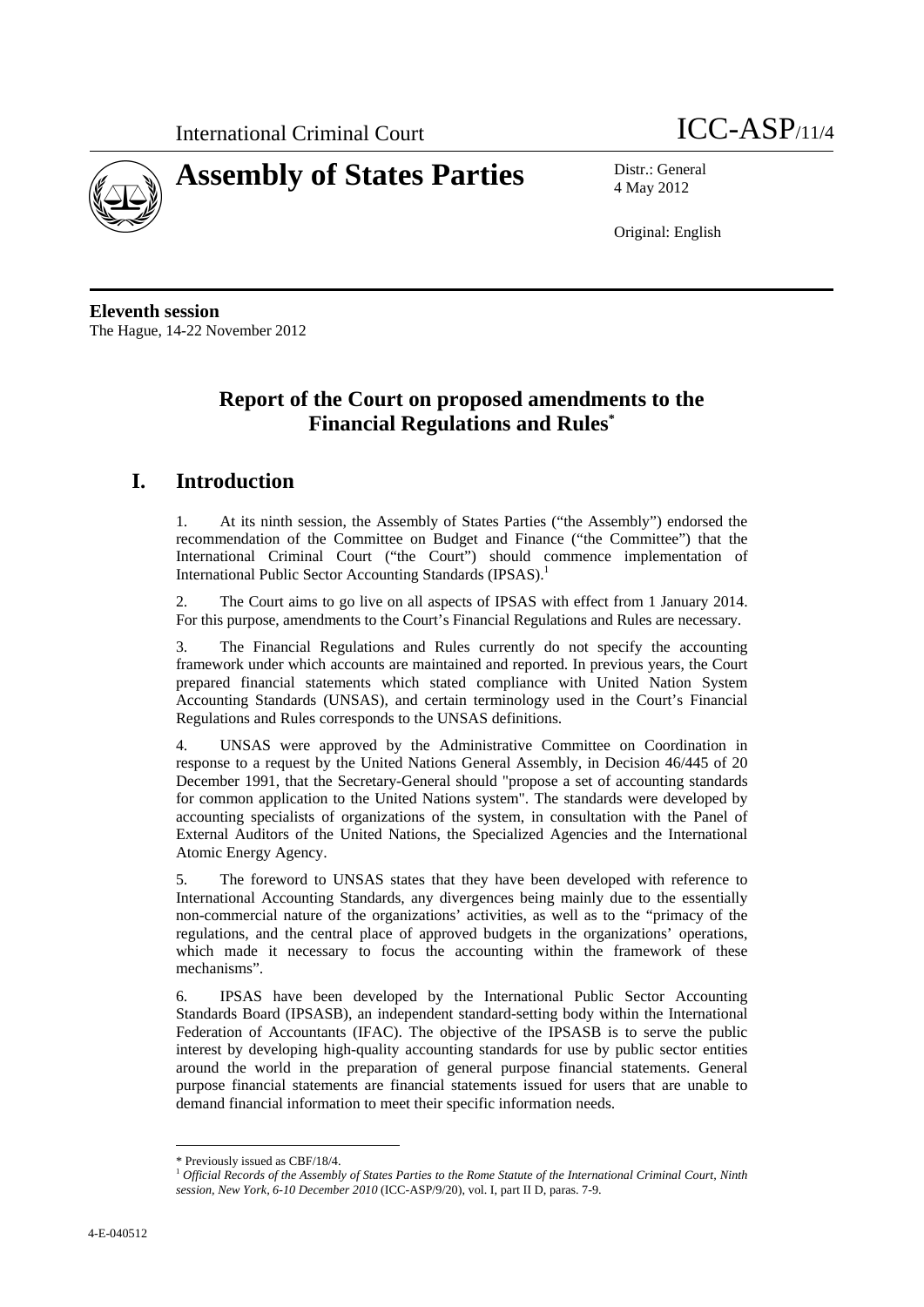7. UNSAS represented a modified cash basis of accounting, while IPSAS promulgate transition to full accrual accounting. Under full accrual accounting all revenue and expenses are recognised when they are earned/incurred and not when the corresponding cash is received or disbursed. UNSAS compared to IPSAS are less specific (comprising approximately 15 pages in total); they include fewer standards and less guidance on the recognition, measurement, presentation and disclosure of specific financial transactions. The full set of IPSAS standards and guidance comprises over 1500 pages.

8. As IPSAS are applicable for the preparation of general purpose financial statements, they neither deal with budget preparation nor with fund accounting. UN system organisations which have completed the transition from UNSAS to IPSAS have mostly kept budgeting practices unchanged, and budget preparation and implementation continues to be accounted and presented on a modified cash basis. This, however, causes discrepancies as between financial information reported in the budget documents and that in financial statements, and means that different sets of accounting records have to be kept.

9. As a result, certain amendments to the Financial Regulation and Rules are required, and these are set out in the following table.

# **II. Proposed amendments to the Financial Regulations and Rules**

# **Contents**

| Rule 103.5 Maintenance of record of commitments for future financial periods6 |
|-------------------------------------------------------------------------------|
|                                                                               |
|                                                                               |
|                                                                               |
|                                                                               |
|                                                                               |
|                                                                               |
|                                                                               |
|                                                                               |
|                                                                               |
|                                                                               |
|                                                                               |
| Rule 107.2 Receipt and deposit of contributions and other revenue  10         |
|                                                                               |
|                                                                               |
|                                                                               |
|                                                                               |
|                                                                               |
|                                                                               |
|                                                                               |
|                                                                               |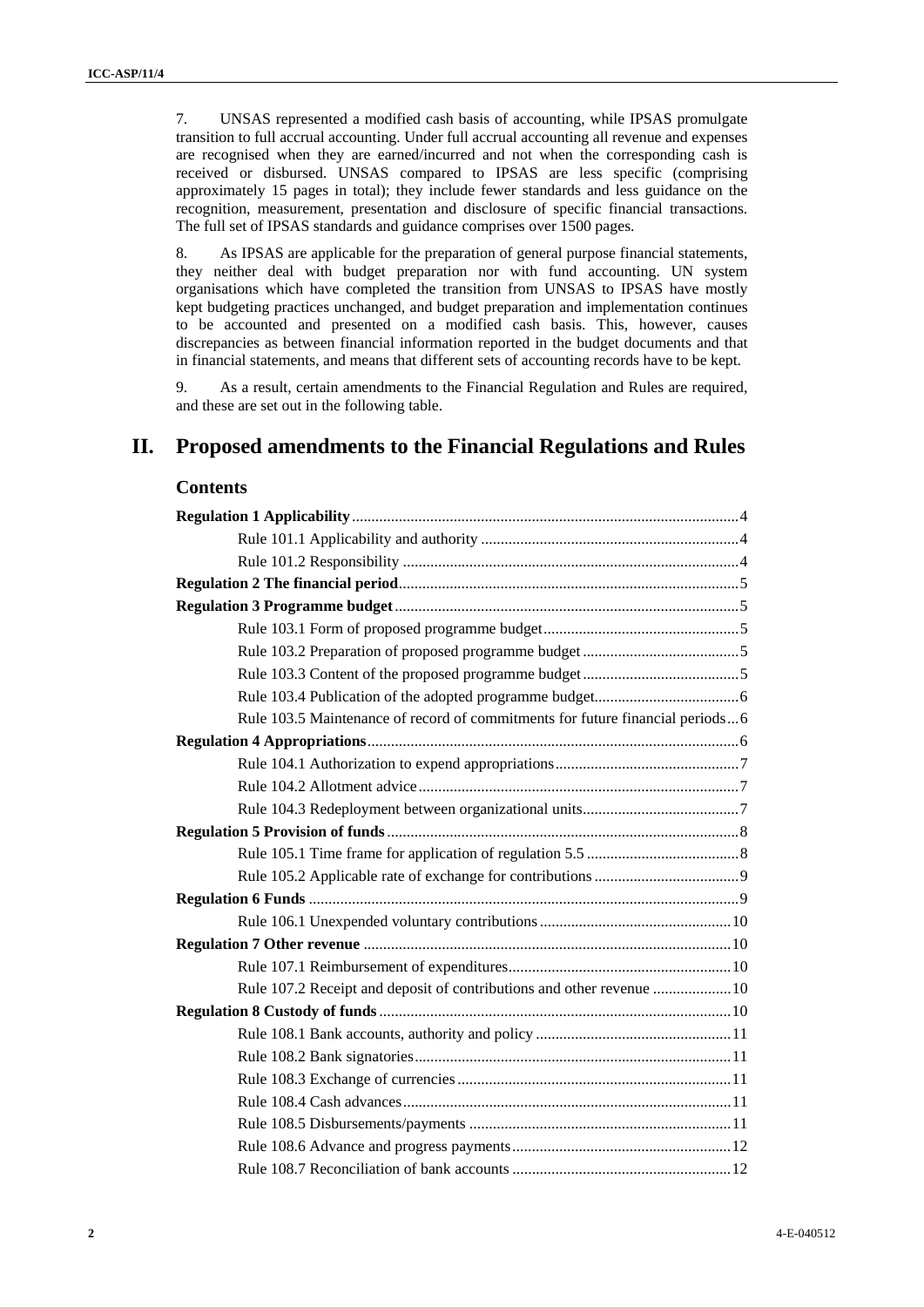| Rule 110.7 Review, re-obligation and cancellation of obligations15       |  |
|--------------------------------------------------------------------------|--|
|                                                                          |  |
|                                                                          |  |
|                                                                          |  |
|                                                                          |  |
|                                                                          |  |
|                                                                          |  |
|                                                                          |  |
|                                                                          |  |
|                                                                          |  |
| Rule 110.17 Exceptions to the use of formal methods of solicitation 17   |  |
|                                                                          |  |
|                                                                          |  |
|                                                                          |  |
| Rule 110.20 Authority and responsibility on property management 19       |  |
|                                                                          |  |
|                                                                          |  |
|                                                                          |  |
|                                                                          |  |
|                                                                          |  |
|                                                                          |  |
|                                                                          |  |
|                                                                          |  |
|                                                                          |  |
|                                                                          |  |
|                                                                          |  |
|                                                                          |  |
|                                                                          |  |
|                                                                          |  |
| Rule 111.7 Budgetary accounting for commitments against future financial |  |
|                                                                          |  |
|                                                                          |  |
|                                                                          |  |
|                                                                          |  |
|                                                                          |  |
|                                                                          |  |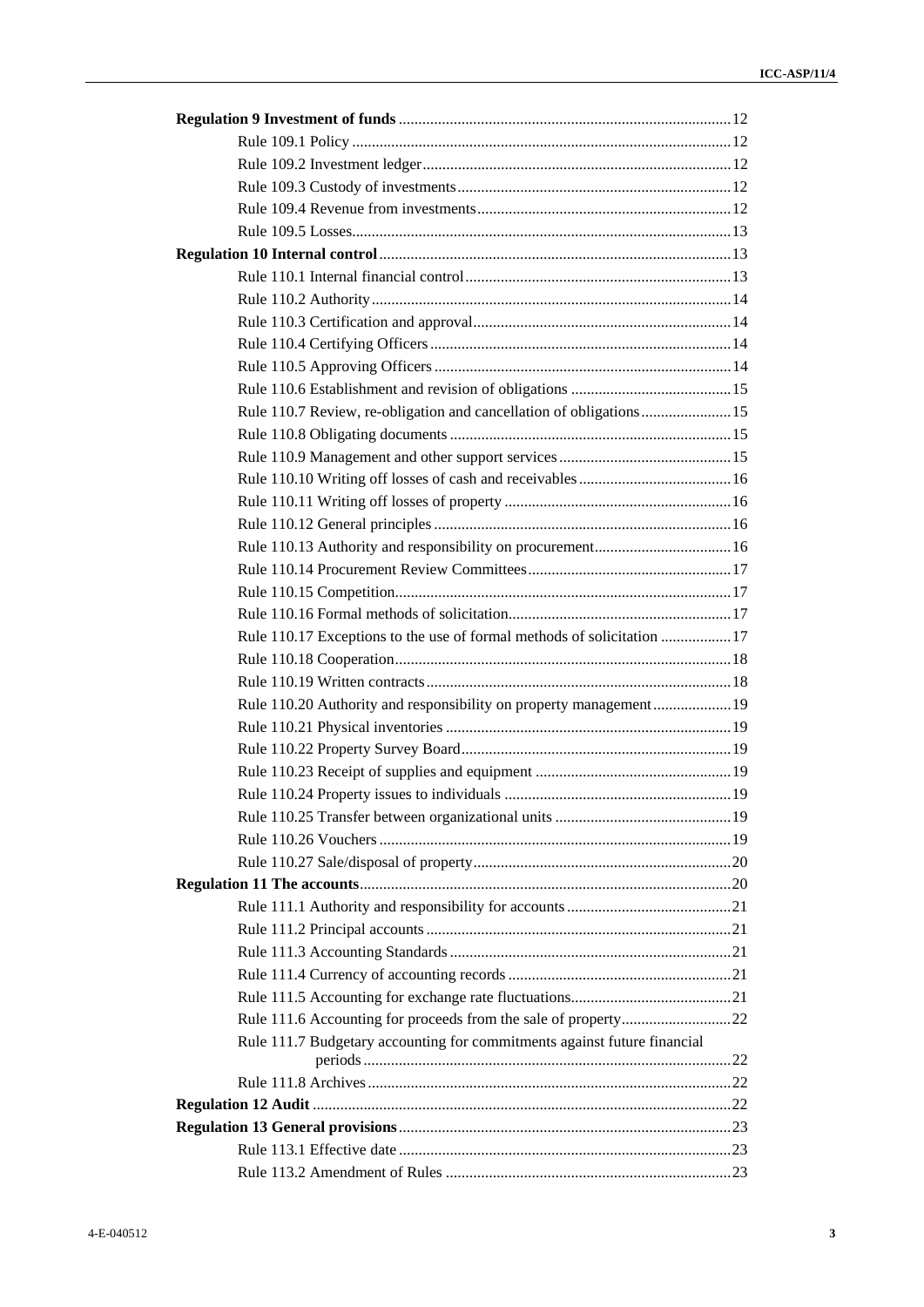**Annex** ..................................................................................................................................23

Additional terms of reference governing the audit of the International Criminal Court.....................................................................................................................23

*Change indicated by insertion (underlined) or deletion (strikethrough) Reason for amendment*

### **Regulation 1 Applicability**

1.1 These Regulations shall govern the financial administration of the International Criminal Court.

1.2 For the purposes of these Regulations:

 (a) "Assembly of States Parties" means the Assembly of States Parties to the Rome Statute of the International Criminal Court, adopted at Rome on 17 July 1998;

 (b) "Committee on Budget and Finance" means the Committee established as such by the Assembly of States Parties;

(c) "Court" means the International Criminal Court;

(d) "Presidency" means the Presidency of the International Criminal Court;

(e) "Registrar" means the Registrar of the International Criminal Court;

 (f) "Rome Statute" means the Rome Statute of the International Criminal Court, adopted at Rome on 17 July 1998.

1.3 The Assembly of States Parties shall establish detailed financial rules and procedures in order to ensure effective financial administration and the exercise of economy.

1.4 These Regulations shall be implemented in a manner consistent with the responsibilities of the Prosecutor and of the Registrar as set out in articles 42, paragraph 2, and 43, paragraph 1, of the Rome Statute. The Prosecutor and the Registrar shall cooperate, taking into account the independent exercise by the Prosecutor of his or her functions under the Statute.

# **Applicability, authority and responsibility**

**Rule 101.1** 

**Applicability and authority** 

 **(a) These Rules are in complement to, and limited by the Financial Regulations. They shall govern all the financial administration of the Court, except as may otherwise explicitly be provided by the Assembly of States Parties, or specifically exempted therefrom by the Registrar.** 

In his/her capacity as principal administrative officer of the Court, the Registrar shall **be responsible and accountable for ensuring that these Rules are administered in a coherent manner by all organs of the Court, including through appropriate institutional arrangements with the Office of the Prosecutor with regard to management and administrative functions falling under the authority of that Office by virtue of article 42, paragraph 2, of the Rome Statute.** 

 **(c) In the application of the Financial Regulations and Rules, officials shall be guided by the principles of effective financial administration and the exercise of economy.** 

 **(d) To ensure the application of these principles, the Registrar, or respectively the Prosecutor in areas falling under his/her authority by virtue of article 42, paragraph 2, of the Rome Statute, may issue such instructions or establish such procedures as he/she may deem necessary for the administration of these Rules. He/she may delegate, by administrative instruction, authority for specific aspects of the Financial Regulations and Rules. These administrative instructions will state whether the delegated official may, in turn, assign aspects of this authority to other officials.** 

# **Rule 101.2**

**Responsibility** 

 **All Court staff have the responsibility to comply, in the course of their official duties, with the Financial Regulations and Rules, and with administrative instructions which may be issued in connection therewith. Any staff member contravening the Financial Regulations and Rules or any instructions issued in connection therewith may be held personally accountable and financially liable for the consequences of such contraventions.**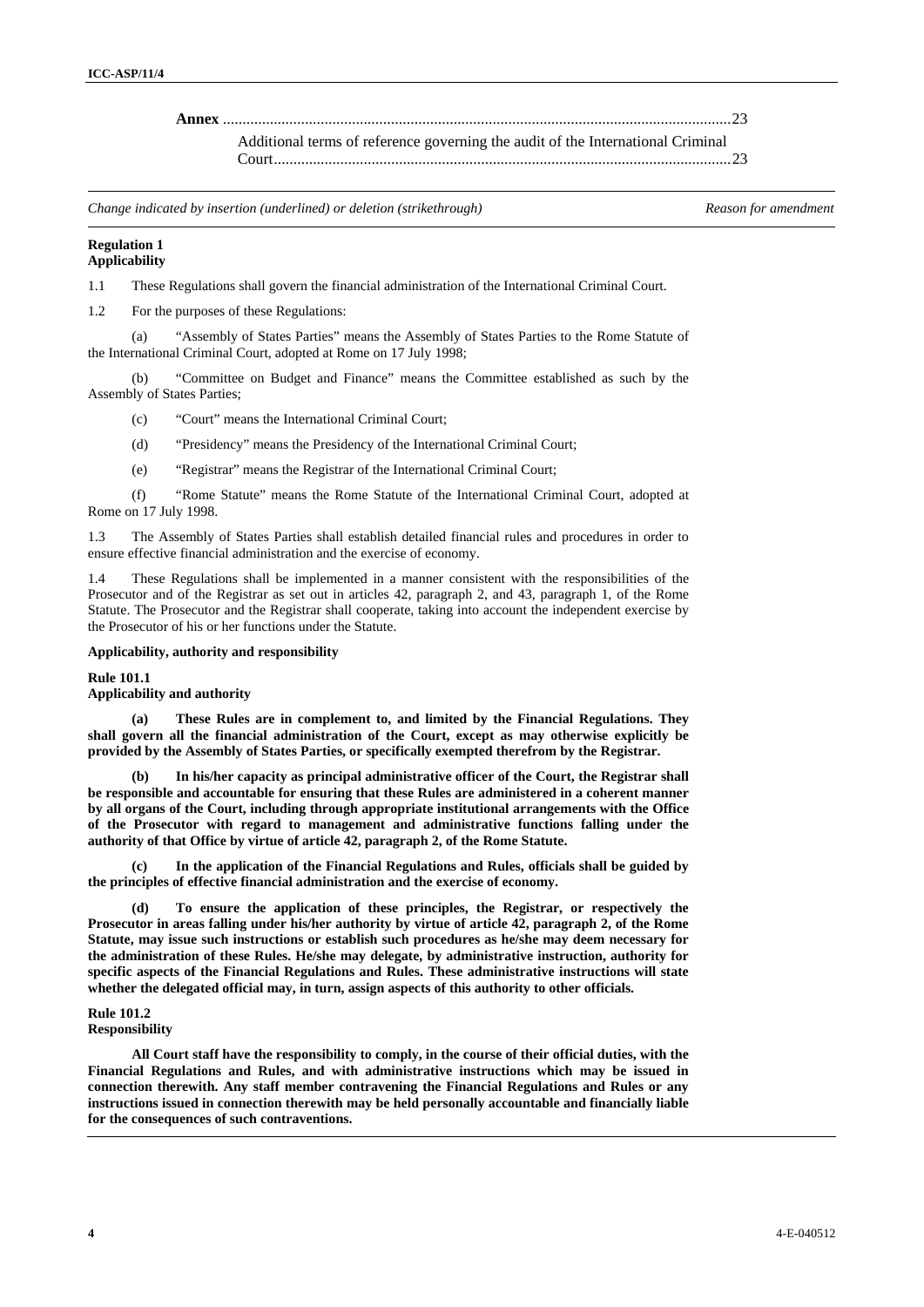# **Regulation 2 The financial period**

2.1 The financial period shall consist initially of one calendar year unless otherwise decided by the Assembly of States Parties for the first-year budget of the Court. The Assembly of States Parties shall keep under review the financial period.

# **Regulation 3 Programme budget**

3.1 The proposed programme budget for each financial period shall be prepared by the Registrar in consultation with the other organs of the Court referred to in article 34, subparagraphs (a) and (c), of the Rome Statute. The proposed programme budget shall be divided into parts, sections and, as appropriate, programme support, in accordance with the relevant articles of the Statute. The proposed programme budget shall include funding for the expenses of the Assembly of States Parties, including its Bureau and subsidiary bodies.

3.2 The proposed programme budget shall cover income and revenue and expenditures for the financial period to which they relate and shall be presented in the currency of the statutory headquarters of the Court.

# **Presentation, content and methodology**

# **Rule 103.1**

**Form of proposed programme budget** 

 **The proposed programme budget, both for income and revenue and expenditures, shall be prepared in such form as the Assembly of States Parties may prescribe.**

# **Rule 103.2**

**Preparation of proposed programme budget** 

**1. The Registrar shall ask the Office of the Prosecutor and relevant Heads of organizational units of other organs of the Court to prepare programme budget proposals for the following financial period at such times and in such detail as the Registrar may prescribe, in accordance with the Financial Regulations and Rules, any prescriptions that the Assembly of States Parties or the Committee on Budget and Finance may make, as well as any further regulations, rules and instructions.** 

# **2. On the basis of these proposals, the Registrar shall elaborate a consolidated draft programme budget that he/she will submit to the Committee on Budget and Finance.**

3.3 The budget narrative shall set out, wherever possible, concrete objectives, expected results and key performance indicators for the financial period. It shall be accompanied by such information, annexes and explanatory statements as may be requested by or on behalf of the Assembly of States Parties, including a statement on the main changes in comparison with the budget of the previous financial period and such further annexes or statements as the Registrar may deem necessary and useful. The Registrar shall monitor the achievement of objectives and service delivery during the financial period and report in the context of the next proposed budget on actual performance attained.

# **Rule 103.3**

**Content of the proposed programme budget** 

 **The proposed programme budget shall contain:** 

 **(a) The financial framework of the Court, followed by** 

**(i) A detailed statement of resources by part, section and, where applicable, programme support. For purposes of comparison, the expenditures for the previous financial period and the revised appropriations for the current financial period shall be indicated alongside the resource estimates for the forthcoming financial period;** 

(ii) A statement of estimated income revenue, including income revenue classified **as miscellaneous in accordance with regulation 7.1;** 

- **(b) The budget proposals, with detailed budget narratives as set out in regulation 3.3;**
- **(c) Relevant tables and figures on budget estimates and posts.**

3.4 The Registrar shall submit the proposed programme budget for the following financial period to the Committee on Budget and Finance at least 45 days prior to the meeting at which the Committee shall consider the proposed programme budget. At the same time, the Registrar shall also submit the proposed programme budget to the States Parties.

**3.2 and elsewhere:** Amendment aims to align terminology with IPSAS.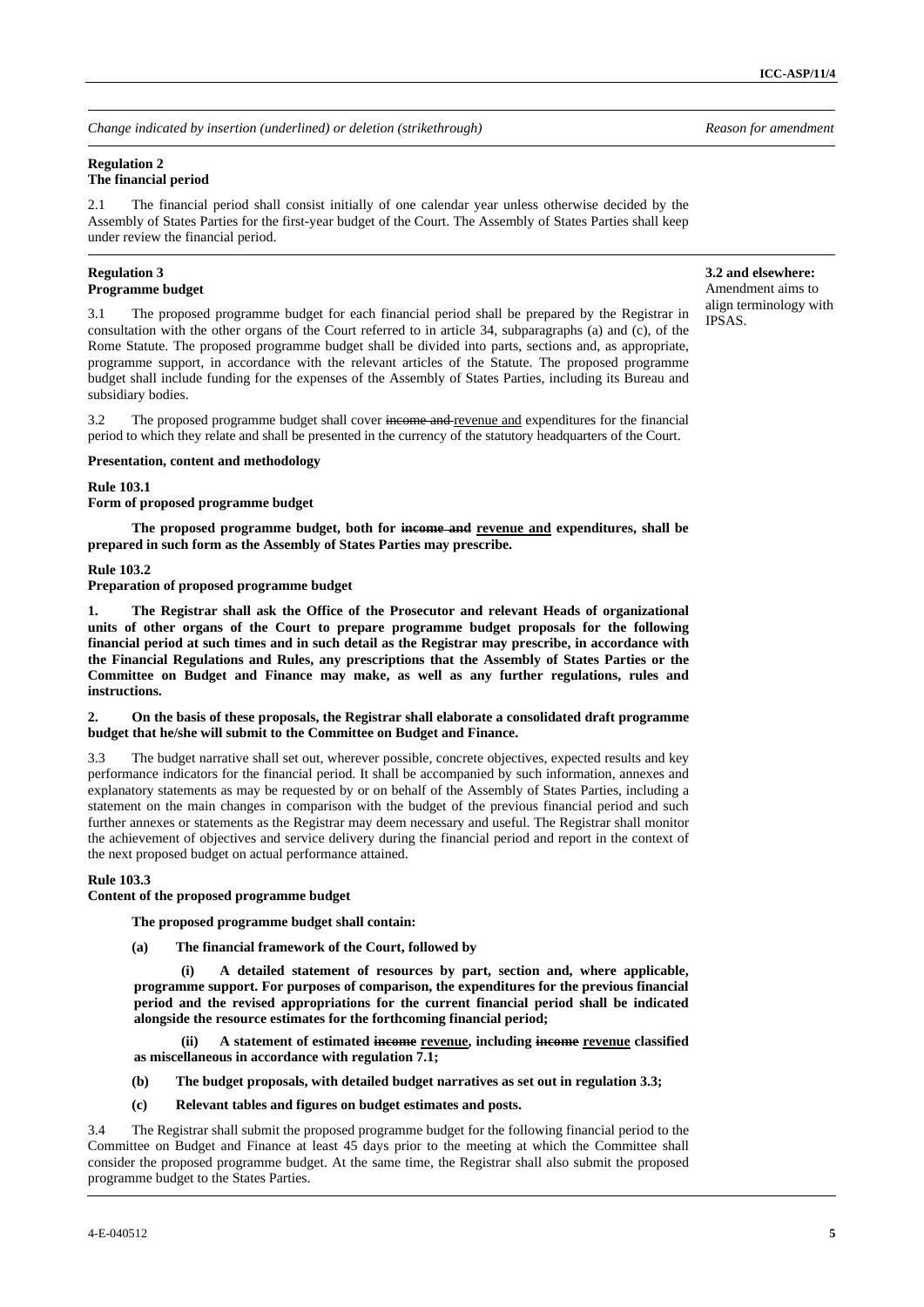3.5 The Committee on Budget and Finance shall consider the proposed programme budget and shall submit its comments and recommendations to the Assembly of States Parties. The Assembly shall consider the proposed programme budget and take a decision on it.

#### **Rule 103.4**

# **Publication of the adopted programme budget**

### **The Registrar shall arrange for the publication of the programme budget as adopted by the Assembly of States Parties.**

3.6 Supplementary budget proposals may be submitted by the Registrar with respect to the current financial period if circumstances unforeseen at the time of adopting the budget make it necessary. In this case, the supplementary budget proposal shall be in a form consistent with the approved budget. The provisions of these Regulations shall be applicable to the proposed supplementary budget. Decisions of the Assembly of States Parties on the supplementary budget proposed by the Registrar shall be based on the recommendations of the Committee on Budget and Finance.

3.7 The Registrar may enter into commitments for future financial periods, provided that such commitments are for activities which have been approved by the Assembly of States Parties and are expected to occur or continue beyond the end of the current financial period.

#### **Rule 103.5**

#### **Maintenance of record of commitments for future financial periods**

**The Registrar shall maintain a record in the accounts of all commitments for future financial periods (rule 111.7), which shall constitute the first charges against relevant appropriations once these are approved by the Assembly of States Parties.** 

### **Regulation 4 Appropriations**

4.1 The appropriations adopted by the Assembly of States Parties shall constitute an authorization for the Registrar to incur obligations and make payments for the purposes of which the appropriations were adopted and up to the amounts adopted.

4.2 There shall be adopted an appropriation line, divided into two or more instalments, in each proposed programme budget to cover expenditures if they:

 (a) Result from activities of the Court required by the Rome Statute or the Rules of Procedure and Evidence;

(b) Were unforeseeable at the time of adoption of the proposed programme budget;

 (c) Cannot be met by transfers between appropriation sections in accordance with regulation 4.8; and

 (d) Are of such an urgent nature that the Assembly of States Parties cannot be convened to approve the appropriations in accordance with regulation 3.6.

The appropriation line shall be funded in accordance with regulation 5.3.

4.3 The appropriation line adopted by the Assembly of States Parties in accordance with regulation 4.2 shall constitute an authorization for the Registrar, at his or her own decision or at the request of the Prosecutor or of the Presidency, as the case may be, with the prior concurrence of the Committee on Budget and Finance, to incur obligations and make payments for the purposes for which the appropriation line was adopted and up to the amount provided in the first instalment of the appropriation line. The Registrar may incur obligations and make payments up to the amount provided in each instalment of the appropriation line only after all the previous instalments have been obligated or disbursed. The Registrar shall report to the Committee on Budget and Finance any payment effected or obligation incurred under regulation 4.2.

4.4 Appropriations shall be available for obligation during the financial period to which they relate.

4.5 Appropriations shall remain available for twelve months following the end of the financial period to which they relate to the extent that they are required to liquidate any outstanding legal obligations of the financial period. The balance of the appropriations remaining unobligated at the close of the financial period, after deducting therefrom any contributions from States Parties relating to that financial year which remain unpaid, shall form part of any cash surplus of the budget and shall be treated in accordance with regulation 4.7.

**4.6:** Amendment aims to align the cash surplus calculation with existing practice of retaining cash for funding non-current liabilities (mostly provisions and accruals in respect of employee benefits). Over the years the Court has changed its accounting policies in respect of employee benefits and provisions, as a gradual preparation for IPSAS adoption (which was allowed by UNSAS) and applied them retrospectively. At that point in time, adjustments in respect of previous financial periods were deducted from both opening fund balances and cash surplus calculation. Increases in provisions are charged against the budget of the current financial period.

<sup>&</sup>lt;sup>2</sup> As amended by resolution ICC-ASP/3/Res.4, annex.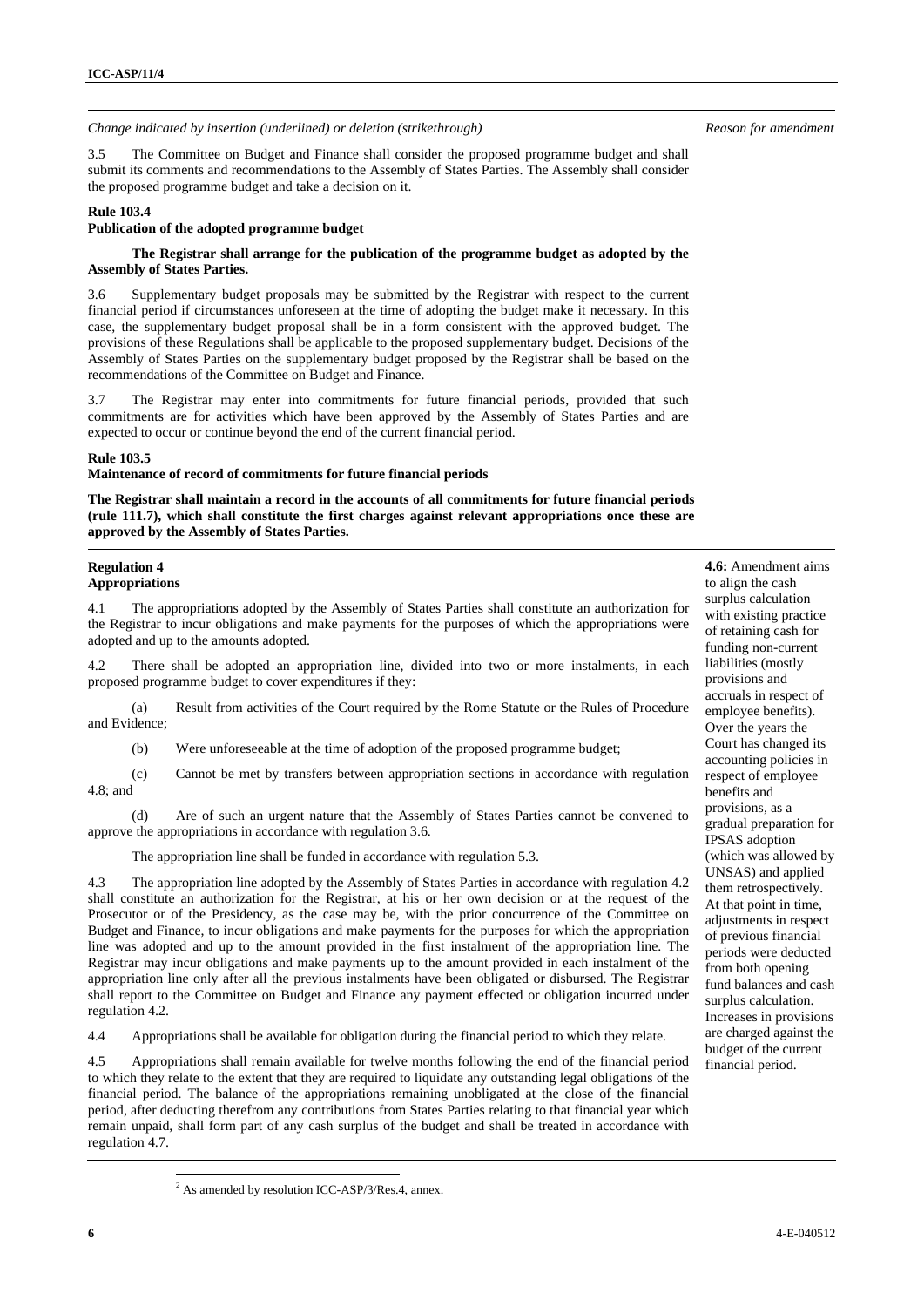4.6 At the end of the twelve-month period provided in regulation 4.5 the then remaining unspent balance of appropriations retained after deducting therefrom any contributions from States Parties relating to the financial period of the appropriations which remain unpaid and changes in provisions and accruals established under applicable accounting standards as referred to in rule 111.3 shall be treated as a cash surplus as in regulation 4.5. Any obligations remaining a valid claim at that time shall be charged against current appropriations.

 The provisional cash surplus for the financial period shall be determined by establishing the balance between credits (assessed contributions actually received for the financial period and miscellaneous income revenue received during the financial period) and charges (all disbursements against the appropriations, for that financial period and provisions for unliquidated obligations, and changes in the provisions and accruals established under applicable accounting standards as referred to in rule 111.3 against the appropriations for that financial period).

The cash surplus for the financial period shall be determined by crediting to the provisional cash surplus any arrears of prior periods' assessed contributions from States Parties received during this period and any savings from the provisions made for unliquidated obligations as mentioned above. Any remaining outstanding obligations shall be re-obligated against the appropriations of the current financial period.

 $4.7^{2}$  Subject to financial regulation 6.6, last paragraph, any cash surplus in the budget at the close of any financial period shall be apportioned among States Parties in proportion to the scale of assessments applicable to the financial period to which the surplus relates. As of 1 January following the year in which the audit of the accounts of the financial period is completed, the amount so apportioned to a State Party shall be surrendered to such State Party if its contribution for that financial period has been paid in full and shall be applied to liquidate, in whole or in part, first, any advance due to the Working Capital Fund; secondly, any arrears of assessed contributions; and thirdly, assessed contributions for the calendar year following the year in which the audit is completed.

 While any cash surplus in the budget shall be apportioned among all States Parties, the amount so apportioned shall be surrendered only to those States Parties which have paid in full their contributions for that financial period. Amounts apportioned but not surrendered shall be retained by the Registrar until such time as the contribution for the relevant financial period is paid in full, at which time they shall be applied as set forth above.

4.8 No transfer between appropriation sections may be made without authorization by the Assembly of States Parties, unless such a transfer is made necessary by exceptional circumstances, and is in accordance with criteria to be agreed upon by the Assembly of States Parties.

4.9 The officials heading the organs referred to in article 34, subparagraphs (c) and (d), of the Rome Statute shall be accountable to the Assembly of States Parties for the proper management and administration of the financial resources for which they are responsible, as set out in articles 42, paragraph 2, and 43, paragraph 1, of the Rome Statute. They shall prudently manage the appropriations so as to ensure that expenditures can be met from funds available, keeping in view the actual contributions received and the availability of cash balances.

#### **Administration of appropriations**

# **Rule 104.1**

**Authorization to expend appropriations** 

 **Authorization by the Registrar to expend budget appropriations may take the form of:** 

 **(a) An allotment of funds or other authorization to commit funds for a specific period and/or a specific purpose; and/or** 

 **(b) An authorization for the employment of staff or of consultants.** 

#### **Rule 104.2**

**Allotment advice** 

 **The Registrar shall issue at least annually a detailed allotment advice to each organ of the Court for the objects of expenditure for which it is responsible.** 

#### **Rule 104.3**

**Redeployment between organizational units** 

 **The Registrar, or respectively the Prosecutor in areas falling under the authority of his Office by virtue of article 42, paragraph 2, of the Rome Statute, may redeploy resources among organizational units and objects of expenditure, provided such redeployments are within the total appropriations approved by the Assembly of States Parties for an appropriation section.**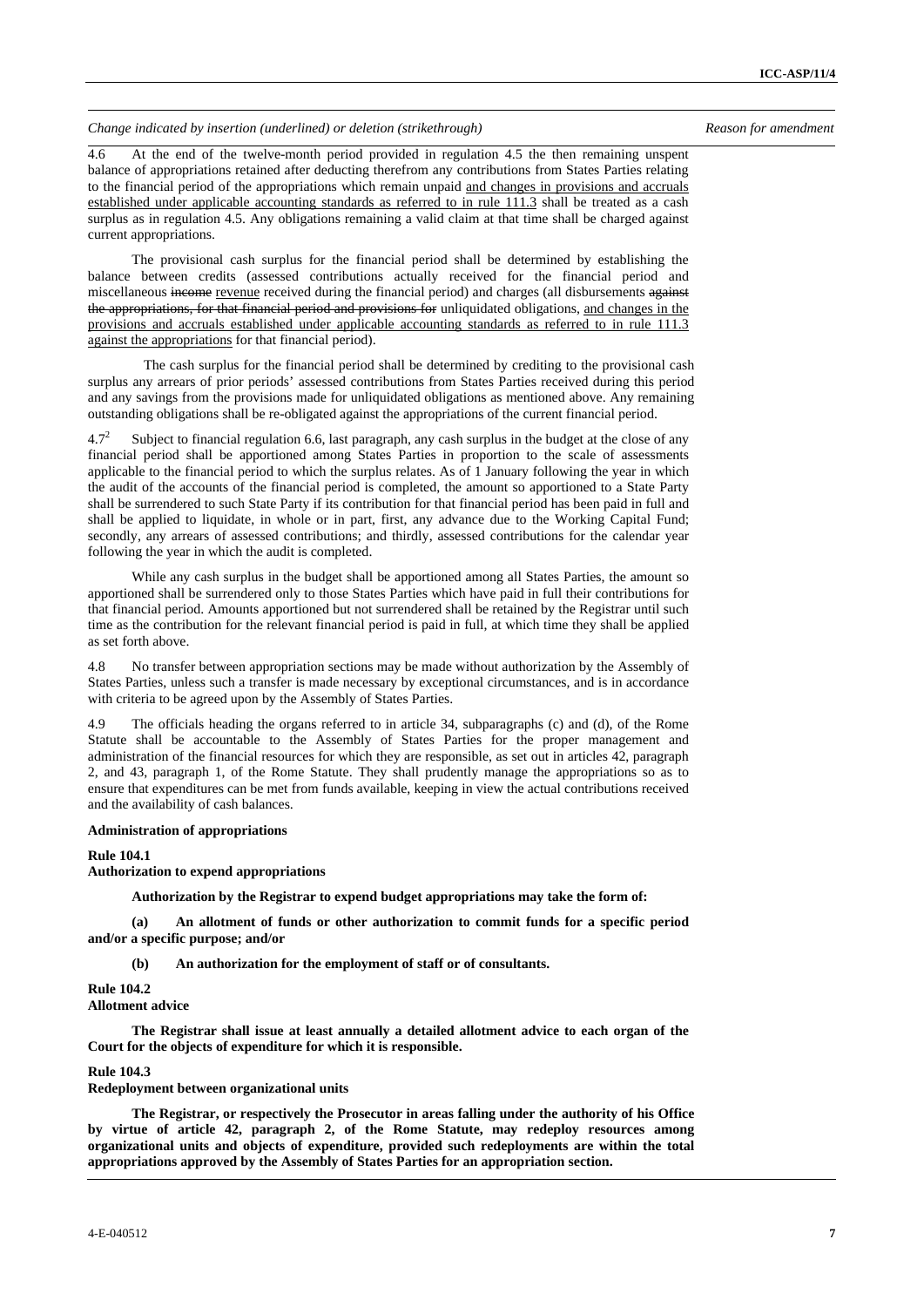#### **Regulation 5 Provision of funds**

5.1 The funds of the Court shall include:

 (a) Assessed contributions made by States Parties in accordance with article 115, subparagraph (a), of the Rome Statute;

 (b) Funds provided by the United Nations in accordance with article 115, subparagraph (b), of the Rome Statute;

 (c) Voluntary contributions by Governments, international organizations, individuals, corporations and other entities, in accordance with article 116 of the Rome Statute;

(d) Such other funds to which the Court may become entitled or may receive.

5.2 The appropriations, subject to the adjustments effected in accordance with the provisions of regulation 5.4, shall be financed by contributions from States Parties in accordance with an agreed scale of assessment, as provided for in article 117 of the Rome Statute. This scale shall be based on the scale adopted by the United Nations for its regular budget, and adjusted in accordance with the principles on which that scale is based, in order to take into account the differences in membership between the United Nations and the Court. The scale shall be adopted by the Assembly of States Parties. Pending the receipt of such contributions, the appropriations may be financed from the Working Capital Fund.

5.3 The appropriations provided for in regulation 4.2 shall be financed from the assessed contributions from States Parties in accordance with regulation 5.2 up to a limit to be decided upon by the Assembly of States Parties in each budget resolution. Pending the receipt of such contributions, the appropriations may be financed from the Working Capital Fund.

5.4 The contributions of States Parties shall be assessed for a financial period on the basis of the appropriations approved by the Assembly of States Parties for that financial period. Adjustments to the assessments of States Parties shall be made in respect of:

(a) Any balance of the appropriations surrendered under regulation 4.7;

 (b) Contributions resulting from the assessment of new States Parties under the provisions of regulation 5.10;

(c) Miscellaneous income revenue.

 $5.5^3$  After the Assembly of States Parties has reviewed and adopted the budget and determined the amount of the Working Capital Fund or the Contingency Fund if the Assembly of States Parties has determined in accordance with regulation 6.6 that the Fund shall be financed from assessed contributions, the Registrar shall:

(a) Transmit the relevant documents to the States Parties;

 (b) Inform the States Parties of their commitments in respect of annual assessed contributions and advances to the Working Capital Fund or the Contingency Fund;

(c) Request them to remit their contributions and advances.

# **Rule 105.1**

# **Time frame for application of regulation 5.5**

# **The Registrar shall comply with regulation 5.5 within thirty days of the decision by the Assembly of States Parties approving the budget and the level of the Working Capital Fund.**

Assessed contributions and advances shall be considered as due and payable in full within thirty days of the receipt of the communication of the Registrar referred to in regulation 5.5 or as of the first day of the calendar year to which they relate, whichever is the later. As of 1 January of the following calendar year, the unpaid balance of such contributions and advances shall be considered to be one year in arrears.

 $5.7^{4}$  Contributions and advances to the Working Capital Fund and, as appropriate, to the Contingency Fund, shall be assessed and paid in the currency of the statutory headquarters of the Court. The contributions and advances to the Working Capital Fund and, as appropriate, to the Contingency Fund, may also be paid in any other currency that is freely convertible into the currency of the statutory headquarters of the Court. Any currency exchange cost will be borne by the State Party which decided to pay in a currency other than the currency of the statutory headquarters of the Court.

 $\overline{a}$ <sup>3</sup> As amended by resolution ICC-ASP/4/Res.10.

<sup>&</sup>lt;sup>4</sup> As amended by resolution ICC-ASP/4/Res.10.

<sup>5</sup> As amended by resolution ICC-ASP/3/Res.4, annex.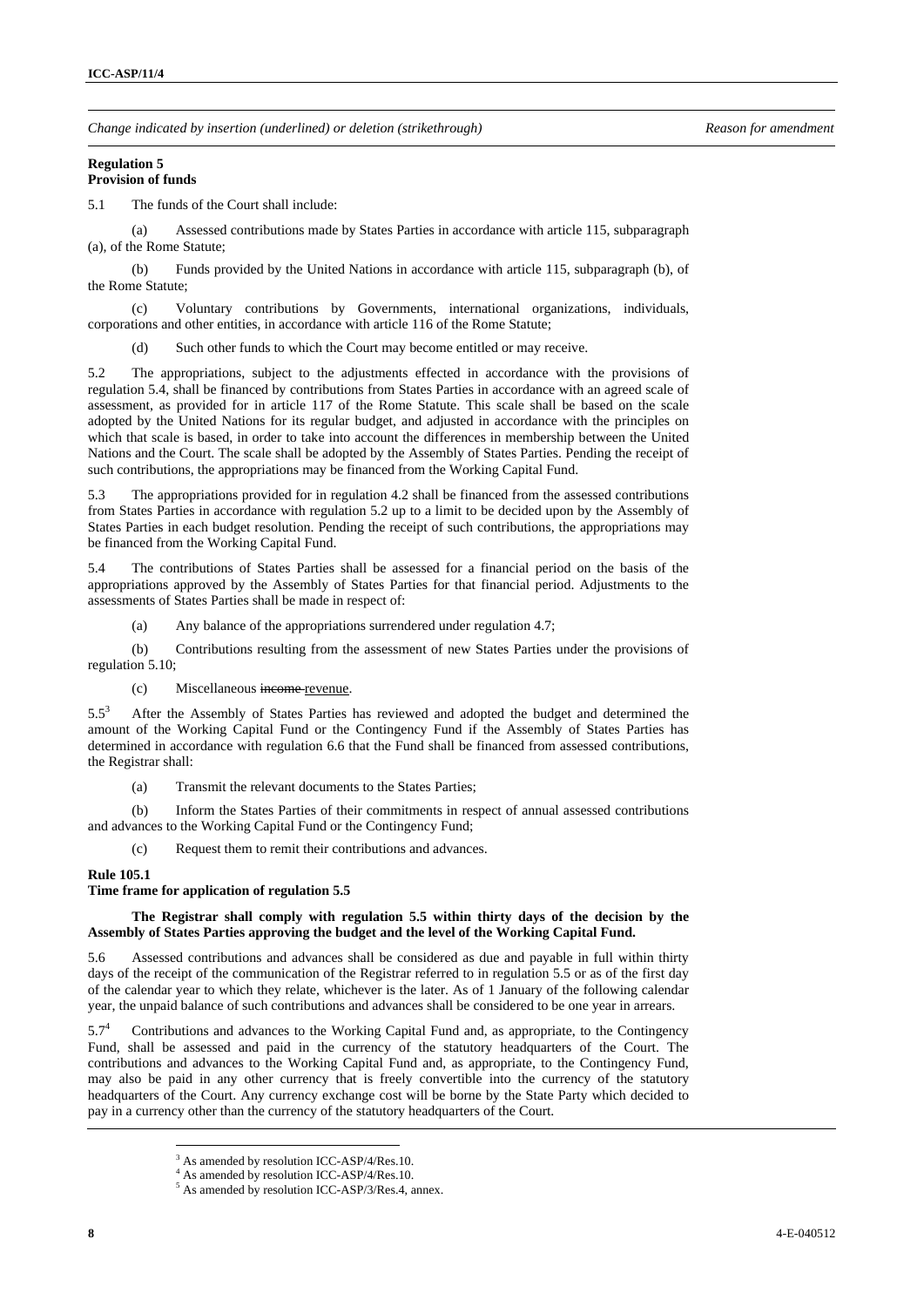# **Rule 105.2**

# **Applicable rate of exchange for contributions**

**The equivalent in euros of contributions paid in other currencies is calculated at the most favourable rate of exchange available to the Court on the date of payment.** 

 $5.8^{5}$  Payments made by a State Party shall be credited first to the Working Capital Fund, then to the contributions due to the General Fund, and then to the Contingency Fund, in the order in which the State Party was assessed.

5.9 The Registrar shall submit to each meeting of the Assembly of States Parties a report on the collection of contributions and advances to the Working Capital Fund.

5.10 New States Parties shall be required to make contributions for the year in which they become States Parties and to provide their proportion of the total advances to the Working Capital Fund at rates to be determined by the Assembly of States Parties.

#### **Regulation 6**<sup>6</sup> **Funds**

6.1 There shall be established a General Fund for the purpose of accounting for the expenditures of the Court. The contributions referred to in regulation 5.1 by States Parties and miscellaneous income revenue and any advances made from the Working Capital Fund to finance expenditures shall be credited to the General Fund.

6.2 There shall be established a Working Capital Fund to ensure capital for the Court to meet shortterm liquidity problems pending receipt of assessed contributions. The amount shall be determined from time to time by the Assembly of States Parties. The Working Capital Fund shall be constituted by advances from States Parties. Advances shall be made in accordance with the agreed scale of assessment pursuant to regulation 5.2. Advances shall be carried to the credit of States Parties which have made such advances.

6.3 Advances made from the Working Capital Fund to finance budgetary appropriations shall be reimbursed to the Fund as soon as and to the extent that income revenue is available for that purpose.

6.4 Income Revenue derived from investments of the Working Capital Fund shall be credited to miscellaneous income revenue.

6.5 Trust funds and special accounts funded wholly by voluntary contributions may be established and closed by the Registrar and shall be reported to the Presidency and, through the Committee on Budget and Finance**,** to the Assembly of States Parties.

 Reserve accounts and special accounts funded wholly or in part by assessed contributions may be established by the Assembly of States Parties.

 The purposes and limits of each trust fund, reserve and special account shall be clearly defined by the appropriate authority. Unless otherwise decided by the Assembly of States Parties, such funds and accounts shall be administered in accordance with these Regulations.

6.6 There shall be established a Contingency Fund to ensure that the Court can meet:

 (a) Costs associated with an unforeseen situation following a decision by the Prosecutor to open an investigation; or

 (b) Unavoidable expenses for developments in existing situations that could not be foreseen or could not be accurately estimated at the time of adoption of the budget; or

(c) Costs associated with an unforeseen meeting of the Assembly of States Parties.

 The level of the Fund and the means by which it shall be financed (i.e. by assessed contributions and/or cash surpluses in the budget) shall be determined by the Assembly of States Parties.

6.7 If a need to meet unforeseen or unavoidable expenses arises, the Registrar, by his or her own decision or at the request of the Prosecutor, the President or the Assembly of States Parties, is authorized to enter into commitments not exceeding the total level of the Contingency Fund. Before entering into such commitments, the Registrar shall submit a short, supplementary budget notification to the Committee on Budget and Finance through its Chairperson. Two weeks after having notified the Chairperson of the Committee on Budget and Finance, and taking into consideration any financial comments on the funding requirements made by the Committee through its Chairperson, the Registrar may enter into the corresponding commitments. All funding obtained in this way shall relate only to the financial period(s) for which a programme budget has already been approved.

<sup>6</sup> As amended by resolution ICC-ASP/3/Res.4, annex.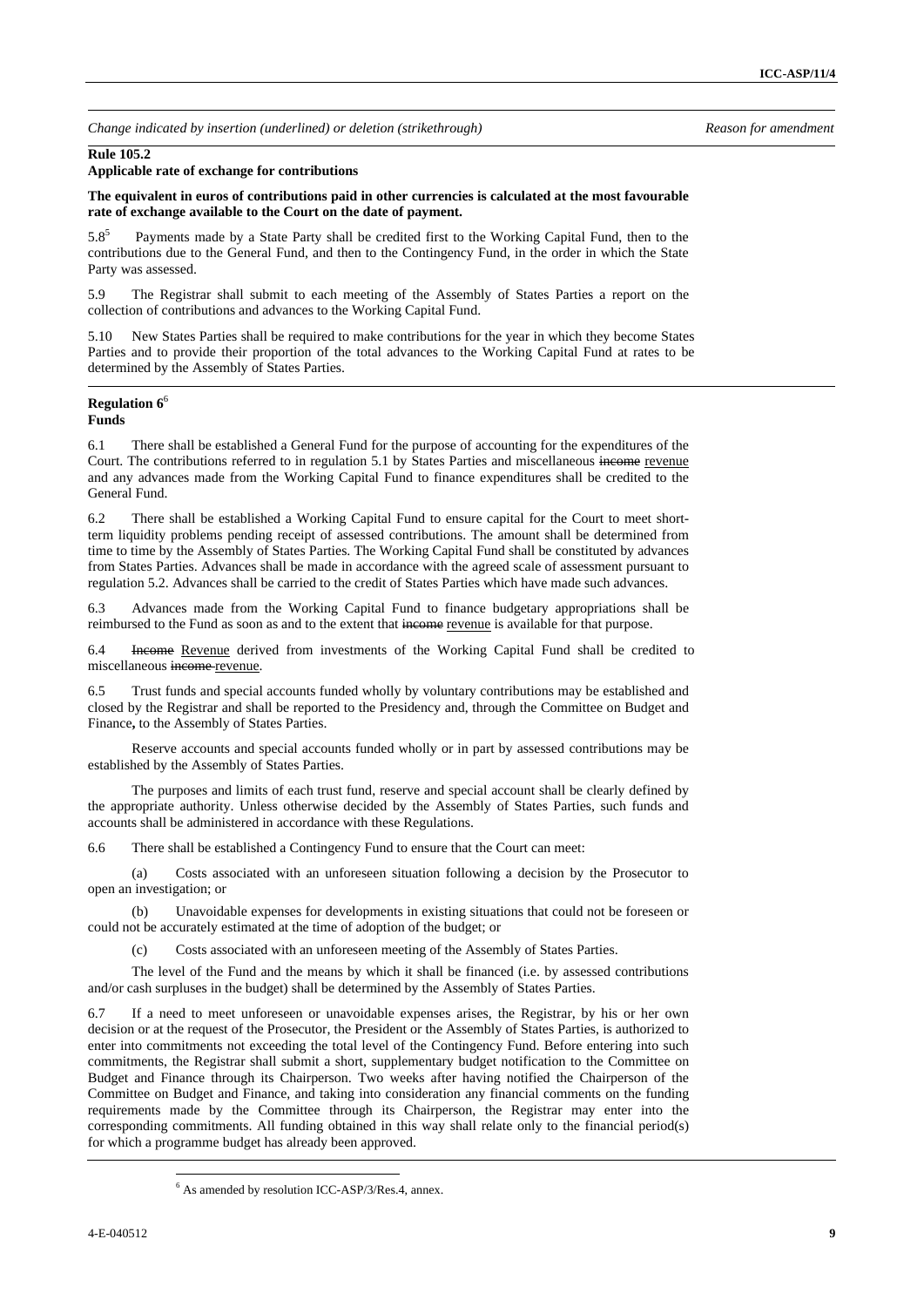6.8 The Registrar shall report together with the new draft programme budget to the Assembly of States Parties, through the Committee on Budget and Finance, on any exercise of the commitment authority given under regulation 6.7.

6.9 Income Revenue derived from Contingency Fund investments shall be classed as miscellaneous income revenue for credit to the General Fund.

# **Rule 106.1**

**Unexpended voluntary contributions** 

 **Voluntary contributions to trust funds, reserve and special accounts remaining unexpended after the related activities of the Court are financially completed shall be disposed of by the Court in accordance with the agreement under which the contribution was made.**

# **Regulation 7**

# **Other income revenue**

7.1 All other income revenue except:

(a) Assessed contributions made by States Parties to the budget;

 (b) Funds provided by the United Nations in accordance with article 115, subparagraph (b), of the Rome Statute;

 (c) Voluntary contributions in accordance with article 116 of the Rome Statute and regulation 7.3, made by States Parties, other States, international organizations, individuals, corporations and other entities;

 (d) Direct refunds of expenditures made during the financial period shall be classed as miscellaneous income revenue, for the purpose of regulation 4.6 and 6.1, for credit to the General Fund.

#### **Rule 107.1**

#### **Reimbursement of expenditures**

 **(a) Within the same financial period, reimbursements of actual expenditures incurred may be credited to the accounts against which they were originally charged; reimbursements of actual expenditures incurred in prior financial periods shall be credited as miscellaneous income revenue.** 

 **(b) Adjustments which arise subsequent to the closing of an extrabudgetary account (e.g. a trust fund, reserve or special account) shall be debited or credited against miscellaneous income revenue in that selfsame account.** 

# **Rule 107.2**

**Receipt and deposit of contributions and other income revenue**

 **(a) An official receipt shall be issued as soon as practicable for all cash and negotiable instruments received.** 

 **(b) Only officials designated by the Registrar shall be authorized to issue official receipts (see also regulation 10.1 (b)). If other officials receive money intended for the Court, they must immediately convey this money to an official authorized to issue an official receipt.** 

# **(c) All moneys received shall be deposited in an official bank account as soon as practicable.**

7.2 Voluntary contributions, gifts and donations, whether or not in cash, may only be accepted by the Registrar, provided that they are consistent with the nature and functions of the Court and the criteria to be adopted by the Assembly of States Parties on the subject, in accordance with article 116 of the Rome Statute. Acceptance of contributions which directly or indirectly involve additional financial liability for the Court shall require the prior consent of the Assembly of States Parties.

7.3 Voluntary contributions accepted for purposes specified by the donors shall be treated as trust funds or special accounts.

7.4 Voluntary contributions in respect of which no purpose is specified shall be treated as miscellaneous income revenue and reported as "gifts" in the accounts of the financial period.

#### **Regulation 8 Custody of funds**

8.1 The Registrar shall designate the bank or banks in which the funds of the Court shall be kept.

**7.1:** Amendment makes it clear that Regulation 7 applies to the determination of the cash surplus for the period in accordance with regulations 4.6 and 6.1.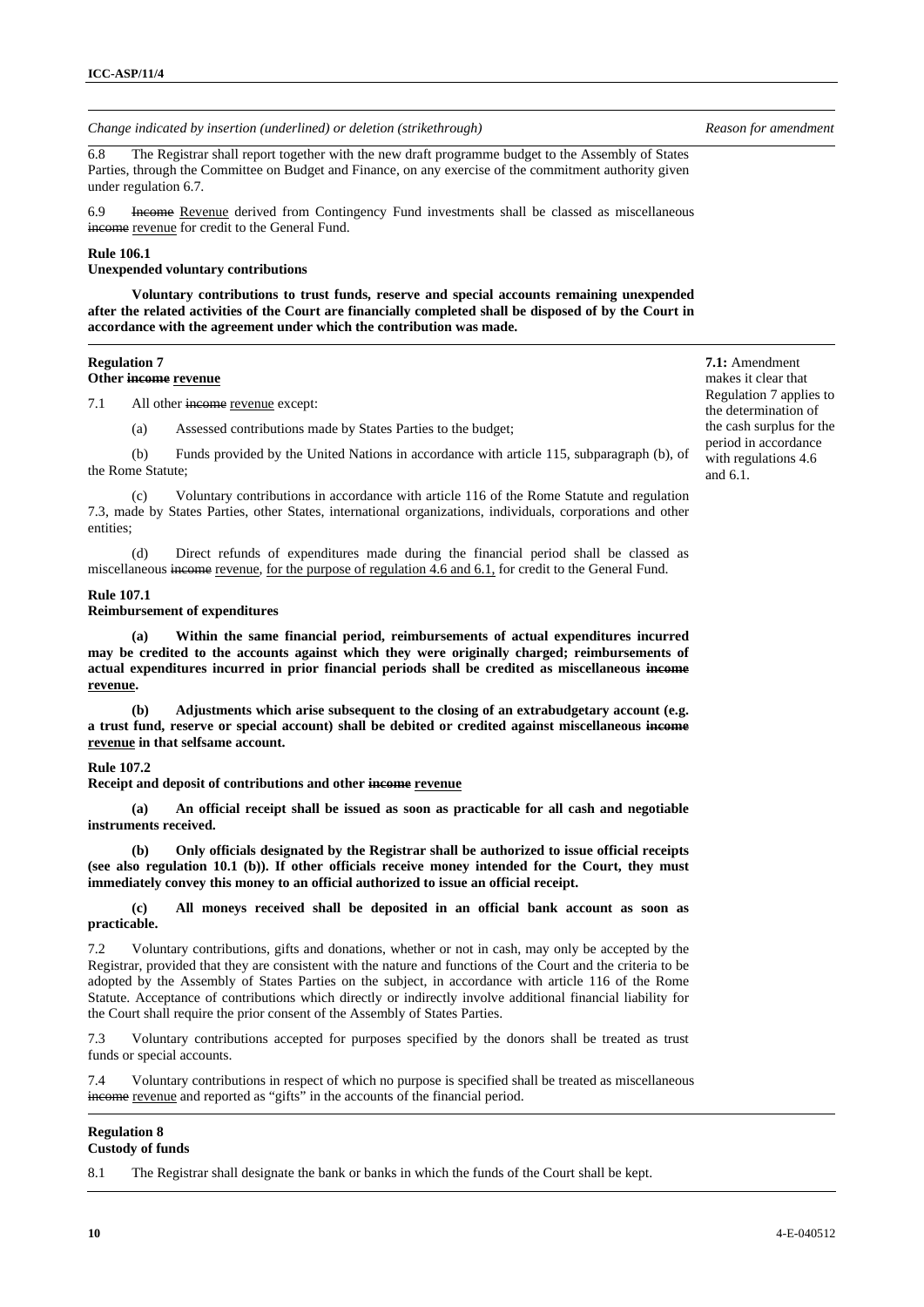#### **Banking**

#### **Rule 108.1**

**Bank accounts, authority and policy** 

 **The Registrar shall designate the banks in which the funds of the Court shall be kept, shall establish all official bank accounts required for the transaction of the Court's business and shall designate those officials to whom signatory authority is delegated for these accounts. The Registrar shall also authorize all bank account closures. Bank accounts of the Court are to be opened and operated in accordance with the following guidelines:** 

 **(a) Bank accounts shall be designated "official accounts of the International Criminal Court" and the relevant authority shall be notified that these accounts are exempt from all taxation and that the immunities set out in article 6 of the Agreement on the Privileges and Immunities of the Court apply to these accounts;** 

 **(b) Banks shall be required to provide monthly statements;** 

 **(c) Two signatures, or their electronic equivalent, shall be required on all cheques and other withdrawal instructions including electronic modes of payment;** 

 **(d) All banks shall be required to recognize that the Registrar is authorized to receive, upon request, or as promptly as is practicable, all information pertaining to official bank accounts of the Court.** 

### **Rule 108.2**

### **Bank signatories**

 **Bank signatory authority and responsibility is assigned on a personal basis and cannot be delegated. Bank signatories cannot exercise the approving functions assigned in accordance with rule 110.5. Designated bank signatories must:** 

 **(a) Ensure that there are sufficient funds in the bank account when cheques and other payment instructions are presented for payment;** 

 **(b) Verify that all cheques and other payment instructions are pre-encumbered, dated and drawn to the order of the named payee approved by an Approving Officer (designated in accordance with rule 110.5), as indicated in the accompanying disbursement voucher, payment instructions and original invoice;** 

 **(c) Ensure that cheques and other banking instruments are properly safeguarded and that when they are obsolete they are destroyed in the presence of an internal auditor.** 

#### **Rule 108.3**

#### **Exchange of currencies**

 **Officials responsible for the operation of the Court's bank accounts or for holding the Court's cash or negotiable instruments are not authorized to exchange one currency for another, except to the minimum extent essential for the transaction of official business.** 

#### **Rule 108.4**

# **Cash advances**

 **(a) Petty cash advances may only be made by, and to officials designated for this purpose by, the Registrar.** 

 **(b) The relevant accounts shall be maintained on an imprest system and the amount and purposes of each advance shall be defined by the Registrar.** 

 **(c) The Registrar may make other cash advances as may be permitted by the Staff Regulations and Rules, administrative instructions and as may otherwise be approved by him or her.** 

**Officials to whom cash advances are issued shall be held personally responsible and financially liable for the proper management and safekeeping of cash so advanced and must be in a position to account for the advances at all times. They shall submit monthly accounts, unless otherwise directed by the Registrar.** 

#### **Rule 108.5**

# **Disbursements/payments**

 **(a) All disbursements shall be made by cheque, by wire transfer or by electronic funds transfer except to the extent that cash disbursements are authorized by the Registrar.** 

 **(b) Disbursements shall be recorded in the accounts as of the date when they are made, that is, when the cheque is issued, transfer is effected or cash is paid out.**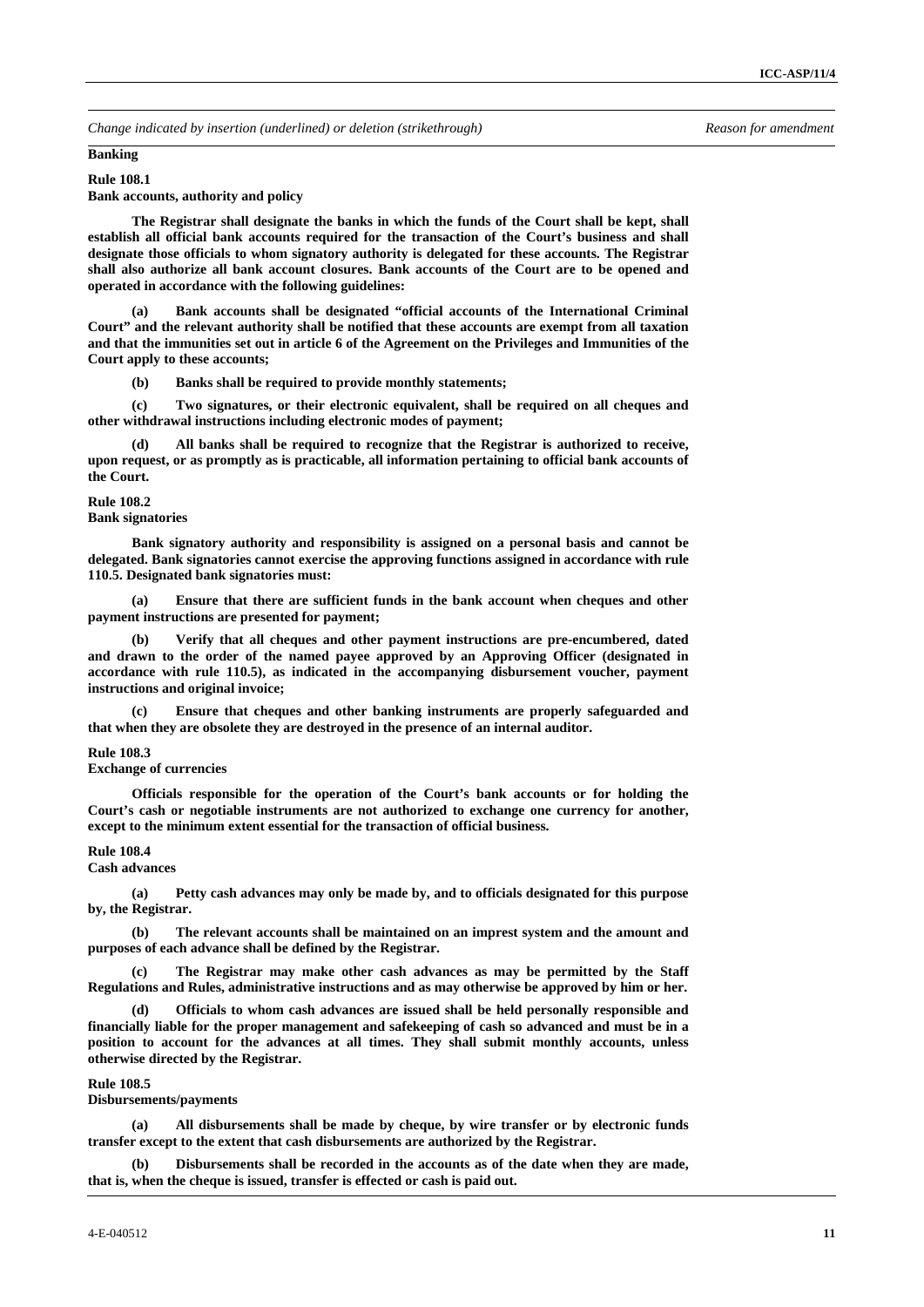**(c) Except where a paid cheque is returned by the bank or a debit advice is received from the bank, a payee's written receipt shall be obtained for all disbursements.** 

#### **Rule 108.6**

**Advance and progress payments** 

 **(a) Except where normal commercial practice or the interest of the Court so requires, no contract or other form of undertaking shall be made on behalf of the Court which requires a payment or payments on account in advance of the delivery of products or the performance of contractual services. Whenever an advance payment is agreed to, the reasons therefor shall be recorded.** 

In addition to the above, and notwithstanding regulation 3.7, the Registrar may, **where necessary, authorize progress payments.** 

#### **Rule 108.7**

**Reconciliation of bank accounts** 

 **Every month, unless an exception is authorized by the Registrar, all financial transactions, including bank charges and commissions, must be reconciled with the information submitted by banks in accordance with rule 108.1. This reconciliation must be performed by officials having no actual part in the receipt or disbursement of funds; if the staff situation at the Court or at an office away from the seat of the Court makes this impracticable, alternative arrangements may be established in consultation with the Registrar.**

#### **Regulation 9 Investment of funds**

9.1 The Registrar may make short-term investments of moneys not needed for immediate requirements and shall periodically inform the Presidency and, through the Committee on Budget and Finance, the Assembly of States Parties of such investments.

# **Rule 109.1**

**Policy** 

 **(a) Short-term investments are investments made for less than 12 months.** 

 **(b) The Registrar shall ensure, including by establishing appropriate guidelines and by selecting reputable financial institutions that offer sufficient safeguards against any investment losses, that funds are invested in such a way as to place primary emphasis on excluding the risk to principal funds while ensuring the liquidity necessary to meet the Court's cash-flow requirements. In addition to, and without detracting from, these primary criteria, investments shall be selected on the basis of achieving the highest reasonable rate of return and shall accord, to the fullest extent possible, with the independence and impartiality of the Court and with the purposes and principles of the Charter of the United Nations.** 

# **Rule 109.2**

**Investment ledger** 

 **Investments shall be recorded in an investment ledger, which shall show all the relevant details for each investment, including, for example, face value, cost of the investment, date of maturity, place of deposit, market value of the investment from time to time as reflected in the account statements provided by the relevant financial institution, proceeds of sale and income revenue earned. A record of all account statements received from financial institutions relating to any investment shall be maintained.** 

**Rule 109.3** 

**Custody of investments** 

 **(a) All investments shall be made through, and maintained by, reputable financial institutions designated by the Registrar (see also rule 109.1 (b)).** 

 **(b) All investment transactions, including the withdrawal of invested resources, require the authorization and signature of two officials designated for that purpose by the Registrar.** 

**Here** Revenue derived from investments shall be credited to miscellaneous income or as provided in the rules relating to each trust fund or special account.

### **Rule 109.4**

**Income Revenue from investments** 

 **(a) Income Revenue derived from General Fund investments shall be credited to miscellaneous income.**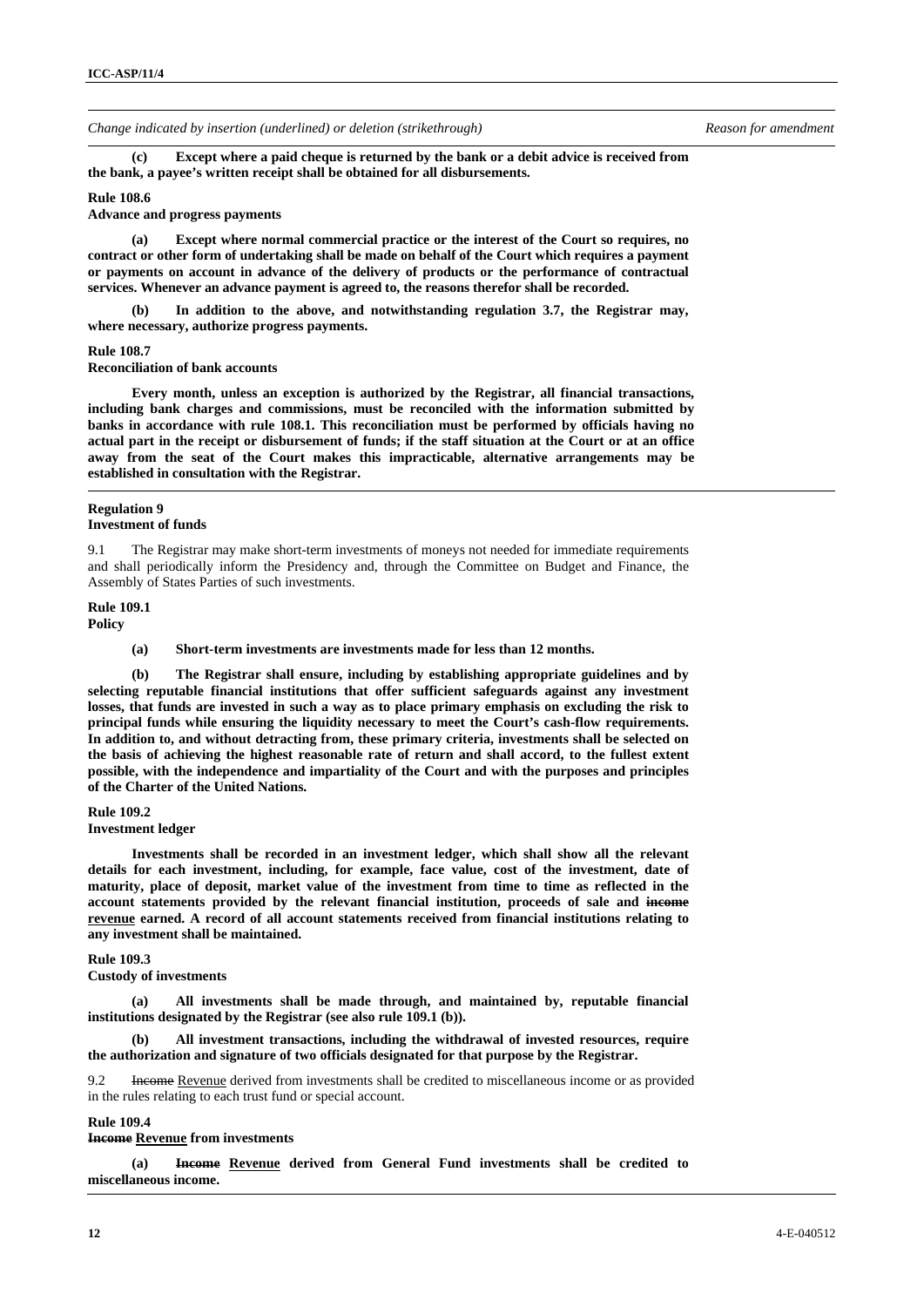**(b) Income Revenue derived from Working Capital Fund investments shall be credited to miscellaneous income, as provided for in regulation 6.4.** 

 **(c) Income Revenue derived from investments pertaining to trust funds, reserve and special accounts shall be credited to the trust fund, reserve or special account concerned.** 

 **(d) Gains from investments must be recorded by the Registrar and reported to the Auditor.** 

# **Rule 109.5**

**Losses** 

 **(a) Any investment losses must be recorded at once by the Registrar. The Registrar may authorize the writing-off of investment losses with the approval of the Committee on Budget and Finance. At its request, the Committee on Budget and Finance shall be provided with the official copies of the relevant investment ledger and all account statements received from financial institutions relating to such investment. A detailed statement of investment losses shall be provided to the Presidency, to the Assembly of States Parties through the Committee on Budget and Finance, and to the Auditor.** 

 **(b) Investment losses shall be borne by the trust fund, reserve or special account from which the principal amounts were obtained. (See also rule 110.10 with respect to the writing-off of losses of cash and receivables.)**

#### **Regulation 10 Internal control**

10.1 The Registrar shall:

 (a) Cause all payments to be made on the basis of supporting vouchers and other documents which ensure that the services or goods have been received and that payments have not previously been made;

 (b) Designate the officers who may receive moneys, incur obligations and make payments on behalf of the Court;

 (c) Maintain an internal financial control which shall provide for effective current examination and/or review of financial transactions in order to ensure:

(i) The regularity of the receipt, custody and disposal of all funds and other financial resources of the Court;

(ii) The conformity of obligations and expenditures with the appropriations or other financial provisions voted by the Assembly of States Parties, or with the purposes and rules relating to trust funds and special accounts;

(iii) The economic use of the resources of the Court.

# **Internal audit**

**Rule 110.1**<sup>7</sup> **Internal financial control** 

 **(a) There shall be an Office of Internal Audit which shall conduct independent audits of the financial transactions and the administrative systems underlying such transactions, in conformity with generally accepted common auditing standards and notably evaluating compliance of all transactions with established regulations, rules, policies, procedures and administrative instructions. As a result of its audit, the Office of Internal Audit shall provide comments and recommendations to the Registrar and, in areas falling under the authority of the Prosecutor, by virtue of article 42, paragraph 2, of the Rome Statute, also to the Prosecutor.** 

 **(b) The Office of Internal Audit shall have free access to all books, records and other documents which are, in its opinion, necessary for the performance of the audit.** 

10.2 Obligations for the current financial period or commitments for current and future financial periods shall be incurred only after allotments or other appropriate authorizations have been made in writing under the authority of the Registrar.

<sup>&</sup>lt;sup>7</sup> As amended by resolution ICC-ASP/7/Res.5.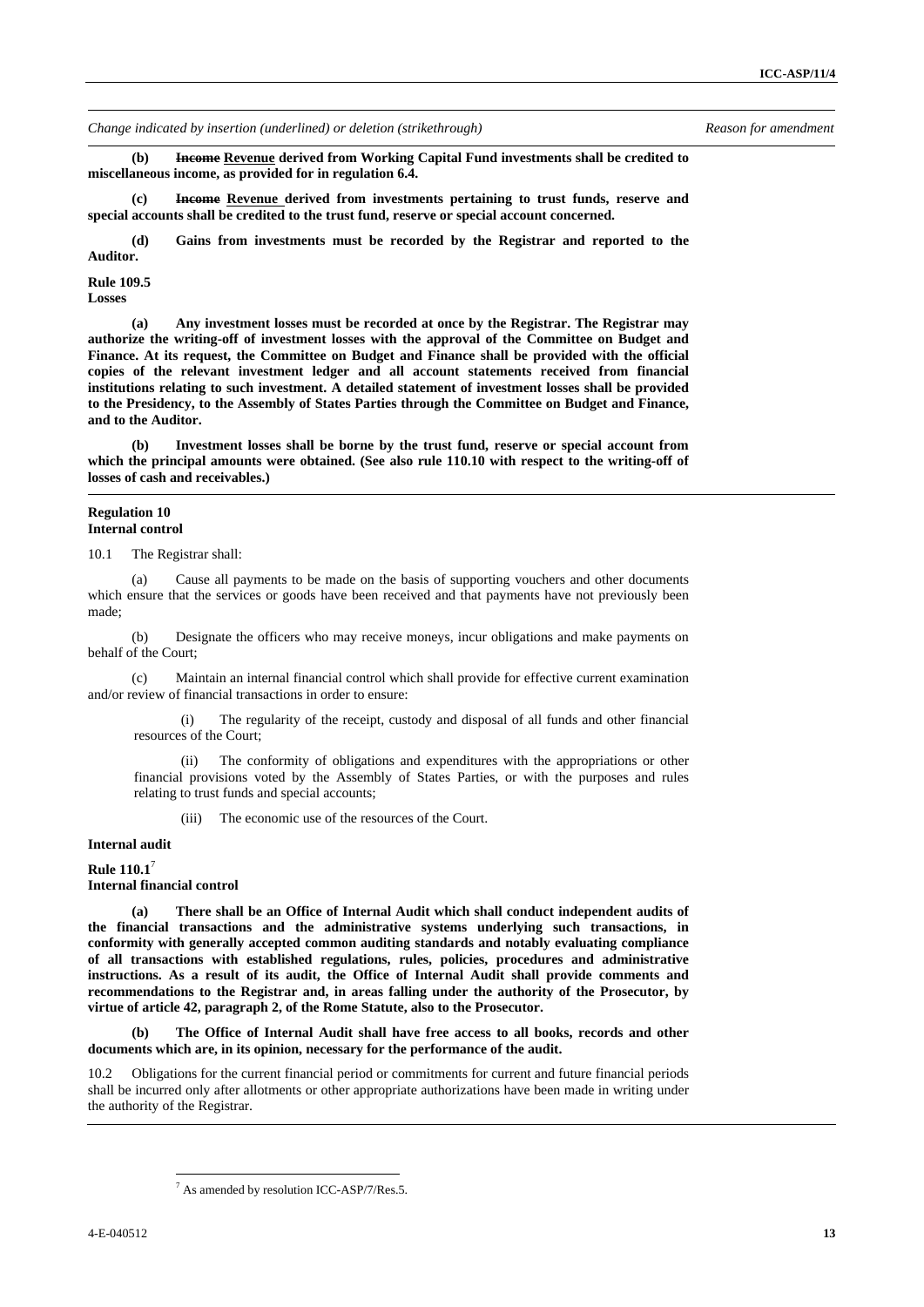#### **Obligations**

**Rule 110.2 Authority** 

 **The utilization of all funds requires the prior authorization of the Registrar, who is responsible for ensuring that the obligations of the Court remain within the appropriations as adopted by the Assembly of States Parties, and are incurred only for the purposes approved by the Assembly of States Parties. In areas falling under the authority of the Prosecutor, by virtue of article 42, paragraph 2, of the Rome Statute, the Registrar shall authorize the utilization of funds upon the request of the Office of the Prosecutor.** 

# **Rule 110.3**

#### **Certification and approval**

 **Notwithstanding bank signatory functions assigned in accordance with rule 108.2, all commitments, obligations and expenditures require at least two authorizing signatures, in either conventional or electronic form. All commitments, obligations and expenditures must first be signed ("certified") by a duly designated Certifying Officer (rule 110.4). Following certification, duly designated Approving Officers (rule 110.5) must then sign to "approve" the payments and the recording of expenditures in the accounts. Expenditures recorded against an established, certified obligation do not require additional certification provided that they do not exceed the amount obligated by more than 10 per cent or**  $\epsilon$ **1,500 (or its equivalent in other currencies), whichever is lower. Expenditures under €1,500 (or its equivalent in other currencies), for which the recording of an obligation is unnecessary, require both certification and approval.** 

#### **Rule 110.4**

# **Certifying Officers**

 **(a) One or more officials shall be designated by the Registrar as the Certifying Officer(s) for the account(s) pertaining to a section or sub-section of an approved budget. Certifying authority and responsibility is assigned on a personal basis and cannot be delegated. A Certifying Officer cannot exercise the approving functions assigned in accordance with rule 110.5. The Office of the Prosecutor will communicate to the Registrar the names of those officials that should be designated as the Certifying Officer(s) in areas falling under the authority of the Prosecutor, by virtue of article 42, paragraph 2, of the Rome Statute.** 

 **(b) Certifying Officers are responsible for managing the utilization of resources, including posts, in accordance with the purposes for which those resources were approved, the principles of efficiency and effectiveness, and the Financial Regulations and Rules of the Court. Certifying Officers must maintain detailed records of all obligations and expenditures against the accounts for which they have been delegated responsibility. They must be prepared to submit any supporting documents, explanations and justifications requested by the Registrar.** 

#### **Rule 110.5**

**Approving Officers** 

 **(a) One or more officials shall be designated by the Registrar as the Approving Officer(s), to approve the entry into the accounts of expenditures relating to contracts, agreements, purchase orders and other forms of undertaking.** 

 **(b) Approving Officers shall give their approval after verifying that:** 

**(i) The commitment, obligation or expenditure has been certified by a duly designated Certifying Officer;** 

**(ii) Payment has not previously been made;** 

**(iii) Supporting documents have no irregularities on their face which indicate that the payment is not properly due;** 

**(iv) Services, supplies or equipment have been received in accordance with the contract, agreement, purchase order or other form of undertaking by which they were ordered and, if the cost exceeds €3,000 (or its equivalent in other currencies), in accordance with the purpose for which the relevant financial obligation was established.** 

**Approving officers shall not approve a payment if any other information known to them would bar the payment.** 

 **(c) Approving Officers must maintain detailed records and must be prepared to submit any supporting documents, explanations and justifications requested by the Registrar.**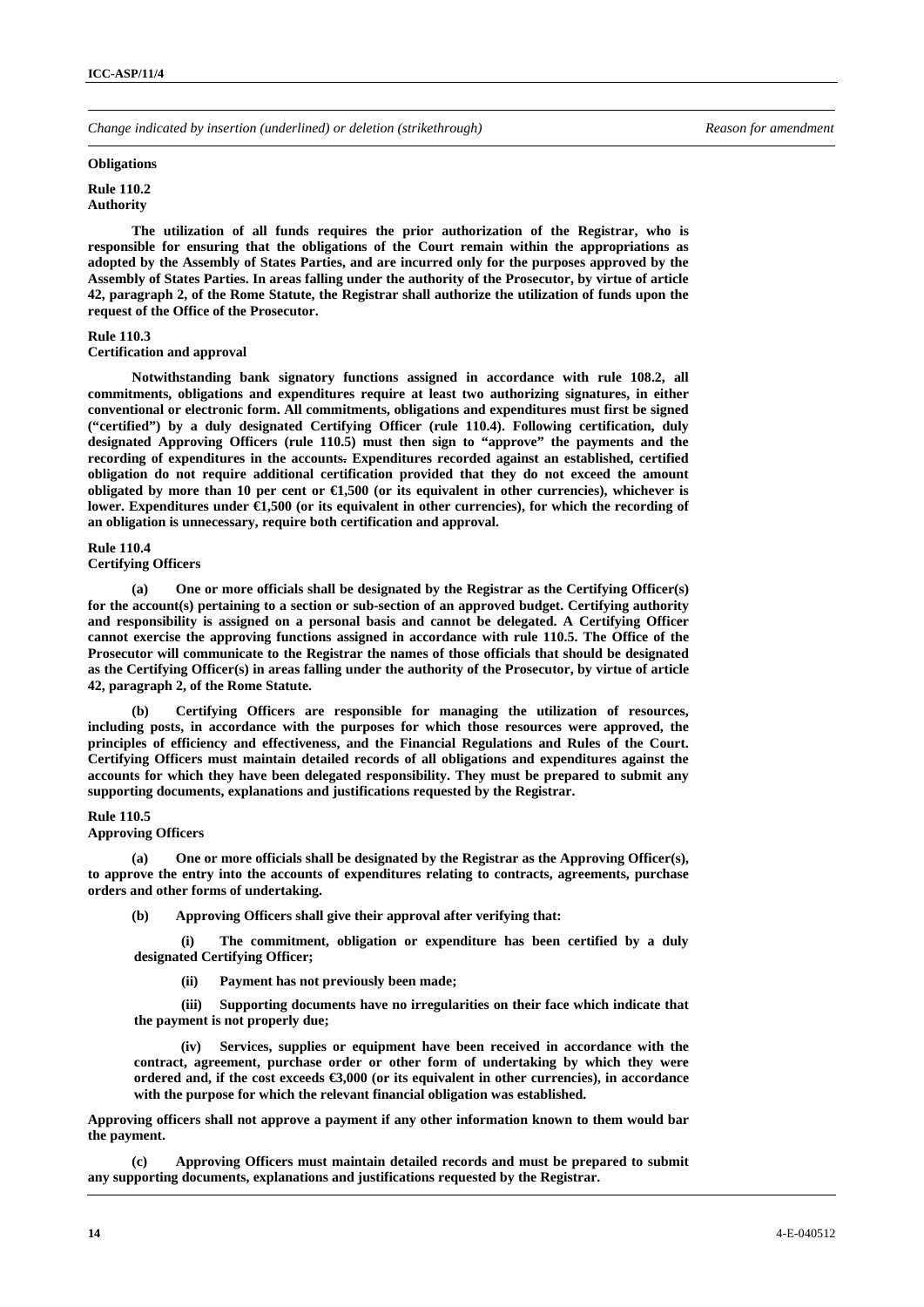**(d) Approving authority and responsibility is assigned on a personal basis and cannot be delegated. An Approving Officer cannot exercise the certifying functions assigned in accordance with rule 110.4 or the bank signatory functions assigned in accordance with rule 108.2.** 

#### **Rule 110.6**

**Establishment and revision of obligations** 

 **(a) Apart from the employment of staff against an authorized staffing table, and consequential commitments under the Staff Regulations and Rules, no undertaking, including by contract, agreement or purchase order, for an amount exceeding €3,000 (or its equivalent in other currencies) shall be entered into until the appropriate credit(s) has/have been reserved in the accounts. This shall be done through the recording of an obligation(s), against which relevant payments or disbursements, made only on fulfilment of contractual and other obligations, shall be recorded as expenditure. An obligation shall be recorded in the accounts as unliquidated during the period set forth in regulation 4.5 and until such point as it is re-obligated, liquidated or cancelled in accordance with regulation 4.5.** 

**(b) If, in the time that elapses between the establishment of an obligation and the processing of final payment, the cost of the relevant goods or services has, for whatever reason, increased by less than €3,000 (or its equivalent in other currencies) or 10 per cent of the obligation, whichever is lower, no change need be made to the amount of the original obligation. If, however, the increase in costs exceeds either of these thresholds, the original obligation must be revised to reflect this increase in requirements and further certification is required. All increases in obligations, including those resulting from currency fluctuations, shall be subject to the same procedures as apply to the incurring of original obligations.** 

# **Rule 110.7**

**Review, re-obligation and cancellation of obligations** 

 **(a) Outstanding obligations must be reviewed periodically by the responsible Certifying Officer(s). If an obligation is determined to be valid but cannot be liquidated during the period set forth in regulation 4.4, the provisions of regulation 4.5 shall be applied. Obligations that are no longer valid shall be cancelled from the accounts forthwith, and the resulting credit surrendered.** 

When any obligation previously recorded in the accounts is, for any reason, reduced **(other than by payment) or cancelled, the Certifying Officer shall accordingly ensure that appropriate adjustments are recorded in the accounts.** 

#### **Rule 110.8**

#### **Obligating documents**

 **An obligation must be based on a formal contract, agreement, purchase order or other form of undertaking, or on a liability recognized by the Court. All obligations must be supported by an appropriate obligating document.**

#### **Management services agreements**

#### **Rule 110.9**

**Management and other support services** 

 **(a) Management and other support services may be provided to other international courts or in support of activities in the field of international justice financed from trust funds or special accounts on a reimbursable, reciprocal or other basis as are consistent with the independence and impartiality of the Court as well as its policies, aims and activities. The management and other support service shall be approved by the Registrar and by the Office of the Prosecutor, if the management and other support service is related to areas falling under the authority of the Prosecutor, by virtue of article 42, paragraph 2, of the Rome Statute.** 

 **(b) Each management services and support services agreement shall be covered by a written agreement between the Court and the entity on whose behalf the services are to be provided. Such agreements shall, inter alia, specify the services which the Court is to provide in return for full reimbursement to the Court of any costs incurred by the Court in providing these services.** 

 **(c) Separate accounts shall be maintained to record all financial transactions relating to management services agreements. Any interest earned on funds held shall be credited to the respective management services account. The amounts included in the agreement for reimbursement of costs to the Court shall be charged to the related management services account and credited to the Court's account as extrabudgetary income revenue.**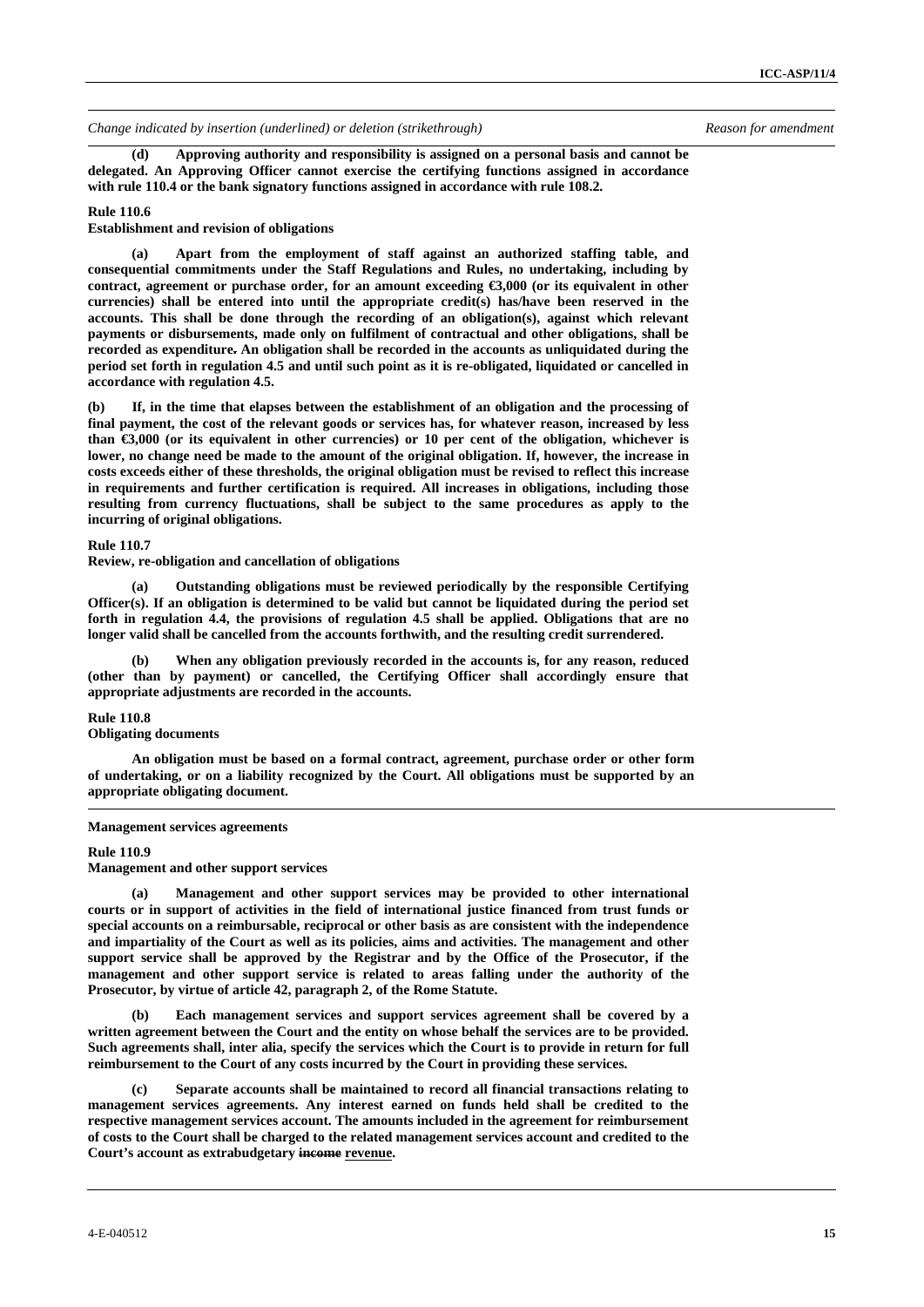10.3 The Registrar may make such ex gratia payments as he or she deems to be necessary in the interest of the Court, provided that the statement of such payments shall be submitted to the Assembly of States Parties with the accounts.

10.4 The Registrar may, after full investigation, authorize the writing-off of losses of cash, stores and other assets, provided that a statement of all such amounts written off shall be submitted to the Auditor with the accounts and reported to the Assembly of States Parties.

# **Writing off losses of cash, receivables and property**

**Rule 110.10** 

**Writing off losses of cash and receivables** 

 **(a) The Registrar may, after full investigation, authorize the writing off of losses of cash and the book value of accounts and receivables deemed to be irrecoverable. A detailed statement of losses of cash and receivables shall be provided to the Auditor not later than three months following the end of the financial period.** 

 **(b) The investigation shall, in each case, fix the responsibility, if any, attaching to any Court official for the loss or losses. Such official(s) may be required to reimburse the Court either partially or in full. Final determination as to all charges to be made against staff members or others as the result of losses will be made by the Registrar.** 

# **Rule 110.11**

**Writing off losses of property** 

 **(a) The Registrar may, after full investigation, authorize the writing off of losses of property of the Court, and adjust the record to bring the balance shown into conformity with actual, physical property. A detailed statement of losses of non-expendable inventories, property, plant and equipment shall be provided to the Auditor not later than three months following the end of the financial period.** 

 **(b) The investigation shall, in each case, fix the responsibility, if any, attaching to any Court official for the loss or losses. Such official(s) may be required to reimburse the Court either partially or in full. Final determination as to all charges to be made against staff members or others as a result of losses will be made by the Registrar.**

10.5 Substantial purchases of equipment, supplies and other requirements as specified in the Financial Rules shall be by tender. Such tenders shall be invited by advertisement, except where the Registrar, with the approval of the Presidency, and in accordance with the Financial Rules, deems that, in the interests of the Court, a departure from the rule is desirable.

# **Procurement**

**Rule 110.12 General principles** 

 **Procurement functions include all actions necessary for the acquisition, by purchase or lease, of property, including products and real property, and of services, including works. The following general principles shall be given due consideration when exercising the procurement functions of the Court:** 

- **(a) Best value for money;**
- **(b) Fairness, integrity and transparency;**
- **(c) Effective international competition;**
- **(d) The interests of the Court.**

# **Rule 110.13**

**Authority and responsibility on procurement** 

The Registrar is accountable for all procurement functions of the Court. He/she shall **establish the procurement systems of the Court and shall ensure that procurement functions are carried out in accordance with the relevant financial regulations and rules. To this end, the Registrar shall:** 

**(i) Establish the necessary controls, including those for delegation of authority;** 

**(ii) Issue administrative instructions to protect the integrity of the procurement process and the interests of the Court;** 

**(iii) Establish Procurement Review Committees (rule 110.14).** 

**110.11**: Amendment aims to align terminology with IPSAS.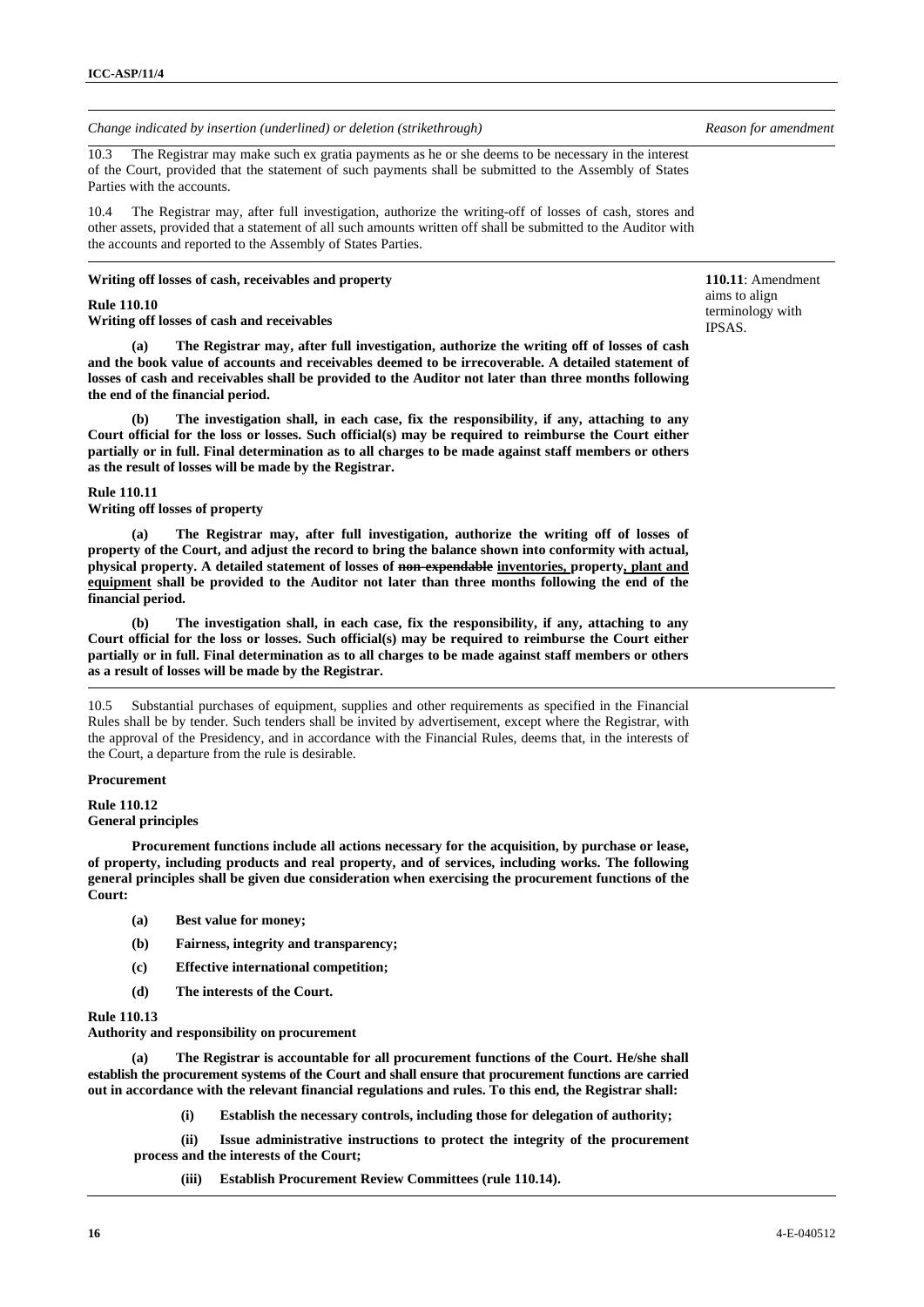**(b) No procurement contract shall be entered into on behalf of the Court except by the Registrar or a chief procurement officer designated by the Registrar. With regard to other procurement functions, authority may be further delegated to other officials.** 

# **Rule 110.14**

**Procurement Review Committees** 

 **(a) The Registrar shall establish a Procurement Review Committee at the seat of the Court, to render written advice to the Registrar on procurement actions leading to the award or amendment of procurement contracts, which, for purposes of these Regulations and Rules, includes agreements or other written instruments such as purchase orders, and contracts that involve income revenue to the Court. The Registrar shall establish the composition and the terms of reference of the Committee, which shall include the types and monetary values of proposed procurement actions subject to review.** 

 **(b) At offices away from the seat of the Court, the Registrar may, in consultation with the head of that office, establish Procurement Review Committees, if this is warranted by the volume of local procurement actions of that office.** 

 **(c) Where the advice of a Procurement Review Committee is required, no commitment may be entered into before such advice is acted upon by the Registrar or his/her authorized delegate. In cases where the Registrar or his/her authorized delegate decides not to accept the advice of such Committee, he/she shall record in writing the reasons for the decision.** 

#### **Rule 110.15 Competition**

 **Except as provided in rule 110.17, procurement contracts shall be awarded on the basis of effective competition, and to this end the competitive process shall, as necessary, include:** 

 **(a) Acquisition planning for developing an overall procurement strategy and procurement methodologies;** 

- **(b) Market research for identifying potential suppliers;**
- **(c) Consideration of prudent commercial practices;**

 **(d) Formal methods of solicitation, utilizing invitations to bid or requests for proposals on the basis of advertisement or direct solicitation of invited suppliers; or informal methods of solicitation, such as requests for quotations. The Registrar shall issue administrative instructions concerning the types of procurement activities and monetary values for which such methods of solicitation are to be used.** 

 **Competition should be on as wide a geographical basis as practicable and suited to market circumstances. The Registrar may, however, in the interest of the Court, determine that specific invitations to bid or requests for proposals shall be limited to suppliers from States Parties only.** 

# **Rule 110.16**

### **Formal methods of solicitation**

 **(a) When a formal invitation to bid has been issued, the procurement contract shall be awarded to the qualified bidder whose bid substantially conforms to the requirements set forth in the solicitation document and is evaluated to be the lowest cost to the Court.** 

When a formal request for proposals has been issued, the procurement contract shall **be awarded to the qualified proposer whose proposal is the most responsive to the requirements set forth in the solicitation document.** 

 **(c) The Registrar may, in the interest of the Court, reject bids or proposals for a particular procurement action, recording the reasons for rejection in writing. The Registrar shall then determine whether to undertake a new solicitation, or to directly negotiate a procurement contract pursuant to rule 110.17 (b), or to terminate or suspend the procurement action.** 

# **Rule 110.17**

**Exceptions to the use of formal methods of solicitation** 

 **(a) The Registrar may determine for a particular procurement action that using formal methods of solicitation is not in the best interest of the Court:** 

**(i) When there is no competitive marketplace for the requirement, such as where a monopoly exists, where prices are fixed by legislation or government regulation, or where the requirement involves a proprietary product or service;**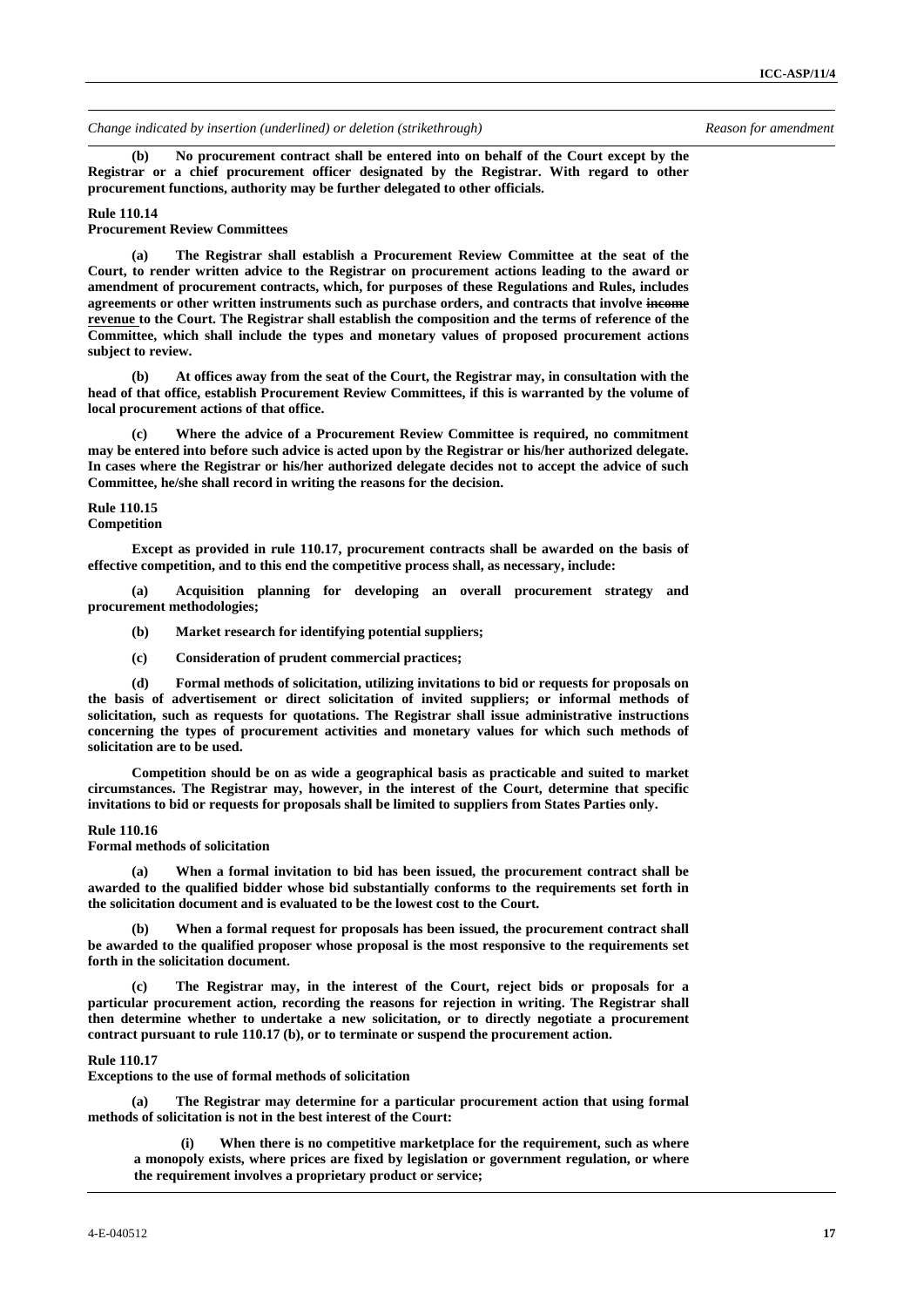**(ii) When there has been a previous determination or there is a need to standardize the requirement;** 

**(iii) When the proposed procurement contract is the result of cooperation with an organization of the United Nations system, pursuant to rule 110.18;** 

**(iv) When offers for identical products and services have been obtained competitively within a reasonable period and the prices and conditions offered remain competitive;** 

**(v) When, within a reasonable prior period, a formal solicitation has not produced satisfactory results;** 

**(vi) When the proposed procurement contract is for the purchase or lease of real property;** 

**(vii) When there is a genuine exigency for the requirement;** 

**(viii) When the proposed procurement contract relates to obtaining services that cannot be objectively evaluated;** 

**(ix) When the Registrar has determined that a formal solicitation will not give satisfactory results;** 

**(x) When the value of the procurement is below the monetary threshold established for formal methods of solicitation.** 

When a determination is made pursuant to paragraph (a) above, the Registrar shall **record the reasons in writing and may then award a procurement contract, either on the basis of an informal method of solicitation, or on the basis of a directly negotiated contract, to a qualified vendor whose offer substantially conforms to the requirement at an acceptable price.** 

# **Rule 110.18**

**Cooperation** 

 **(a) The Registrar may cooperate with organizations of the United Nations system to meet the procurement requirements of the Court, including those of offices away from the seat of the Court, provided that the regulations and rules of those organizations are consistent with those of the Court. The Registrar may, as appropriate, enter into agreements for such purposes. Such cooperation may include carrying out common procurement actions together, or the Court entering into a contract in reliance on a procurement decision of a United Nations organization, or requesting a United Nations organization to carry out procurement activities on behalf of the Court.** 

 **(b) The Registrar may, to the extent authorized by the Committee on Budget and Finance, cooperate with the Government of a State Party, another public international organization, non-governmental organization or specialized private enterprise in respect of procurement activities and, as appropriate, enter into agreements for such purposes.** 

# **Rule 110.19**

# **Written contracts**

Written procurement contracts shall be used to formalize every procurement for a **monetary value over specific thresholds established by the Registrar. Such arrangements shall, as appropriate, specify in detail:** 

- **(i) The nature of the products or services being procured;**
- **(ii) The quantity being procured;**
- **(iii) The contract or unit price;**
- **(iv) The period covered;**
- **(v) Conditions to be fulfilled, including the Court's general conditions of contract;**
- **(vi) Terms of delivery and payment;**
- **(vii) Name and address of supplier.**

 **(b) The requirement for written procurement contracts shall not be interpreted to restrict the use of any electronic means of data interchange. Before using any electronic means of data interchange, the Registrar shall ensure that the electronic data interchange system is capable of ensuring authentication and confidentiality of the information.**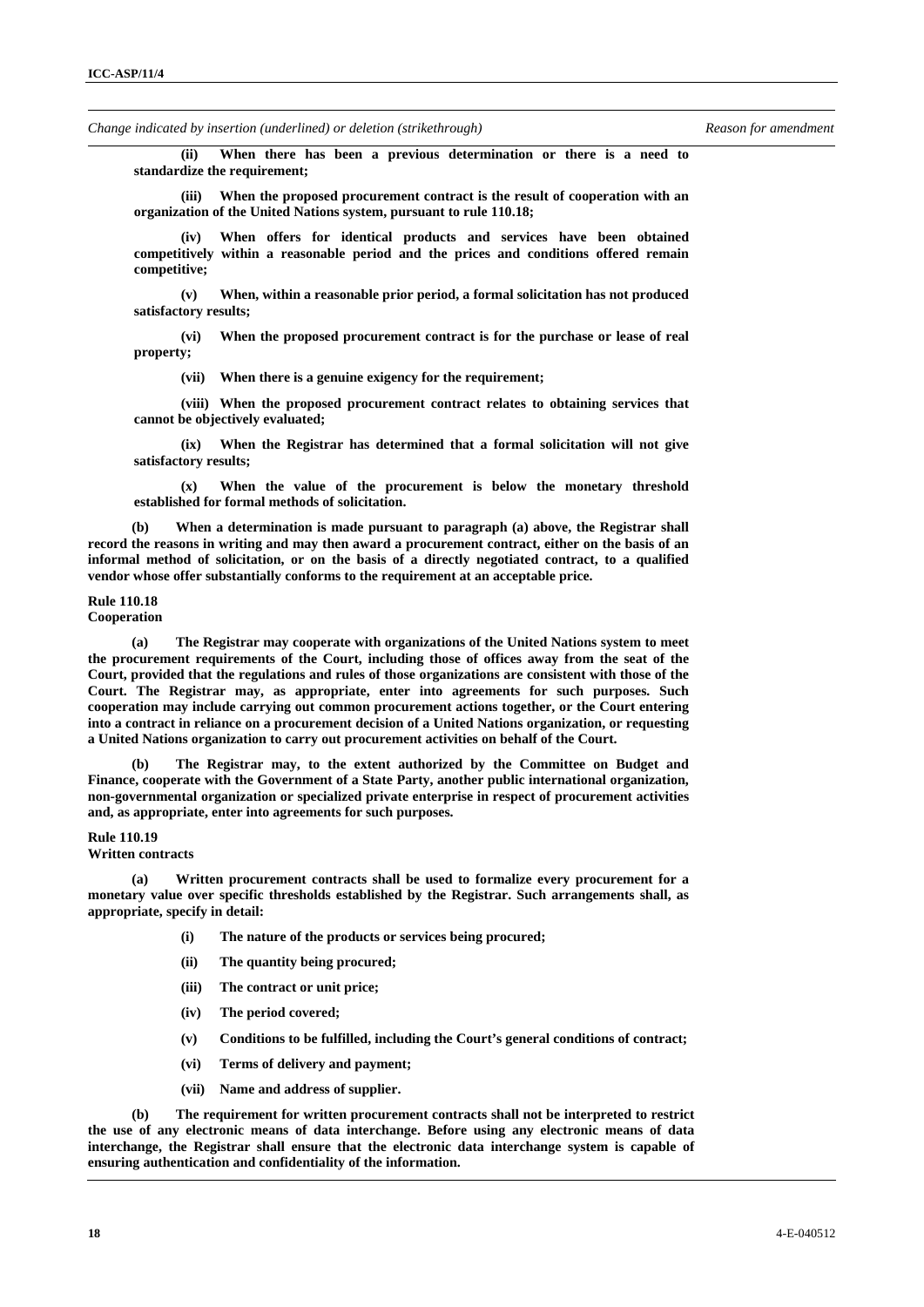#### **Property management**

# **Rule 110.20**

**Authority and responsibility on property management** 

**110.20 (b):** The audited IPSAS financial statements include a note on disclosure of property, plant and equipment. Therefore there is no longer a need for a summary statement of non-expendable Court property.

The Registrar is responsible for the management of the property of the Court, **including all systems governing its receipt, recording, utilization, safe keeping, maintenance and disposal, including by sale, and shall designate the officials responsible for performing property management functions.** 

**(b) A summary statement of non-expendable Court property shall be provided to the Auditor not later than three months following the end of the financial period (see rule 111.8 (b) (ii)).**

#### **Rule 110.21**

**Physical inventories** 

 **Physical inventories shall be taken of supplies, equipment or other property of the Court or entrusted to the charge of the Court at such intervals as deemed necessary to ensure adequate control over such property. Where property is of a kind used and/or administered by only one organizational unit, the Registrar may, at his or her discretion, delegate his or her responsibility for making arrangements for the conduct of physical inventories to the head of that organizational unit.** 

# **Rule 110.22**

#### **Property Survey Board**

 **(a) The Registrar shall establish a Property Survey Board, to render written advice to her/him in respect of loss, damage or other discrepancy regarding the property of the Court. The Registrar shall establish the composition and terms of reference of the Board, which shall include procedures for determining the cause of such loss, damage or other discrepancy, the disposal action in accordance with rule 110.27, and the degree of responsibility, if any, attaching to any Court official or other party for such loss, damage or other discrepancy.** 

 **(b) Where the advice of the Board is required, no final action in respect of the loss, damage or other discrepancy may be taken before such advice is received. In cases where the Registrar decides not to accept the advice of the Board, she/he shall record in writing the reasons for that decision.** 

#### **Rule 110.23**

#### **Receipt of supplies and equipment**

 **All supplies, equipment or other property received by the Court shall immediately be inspected to ensure that their condition is satisfactory and in accordance with the terms of the related purchase contract. A receiving report shall be issued for all items received and they shall immediately be entered into the appropriate property inventory.** 

#### **Rule 110.24**

# **Property issues to individuals**

 **The issue to individuals of equipment or other property for their use (e.g. tools, cameras, etc.) shall be recorded in the property records as "issued on loan". The records shall be supported by a receipt from the individual concerned, and such receipts shall be renewed every year. In case the individual is transferred to another organizational unit or is separated from the service, the property shall be returned to stock and the loan record cancelled.** 

#### **Rule 110.25**

### **Transfer between organizational units**

 **Issues of supplies, equipment or other property from one organizational unit to another which are not expected to be returned shall be transferred from the records of the issuing organizational unit to the records of the receiving unit. In such cases, the latter shall provide a receipt to support the records of the issuing unit. Where there is an expectation of an eventual return of the items to the issuing unit, it will be shown as "issued on loan" in the records of the issuing unit and as "received on loan" in the records of the receiving unit.** 

### **Rule 110.26**

**Vouchers** 

 **All transactions related to supplies, equipment or other property shall be recorded, and these records shall be supported by appropriate vouchers or evidence of receipt and issue, except for such items where the maintenance of detailed records is deemed to be uneconomical or impractical by the Registrar and the Auditor.**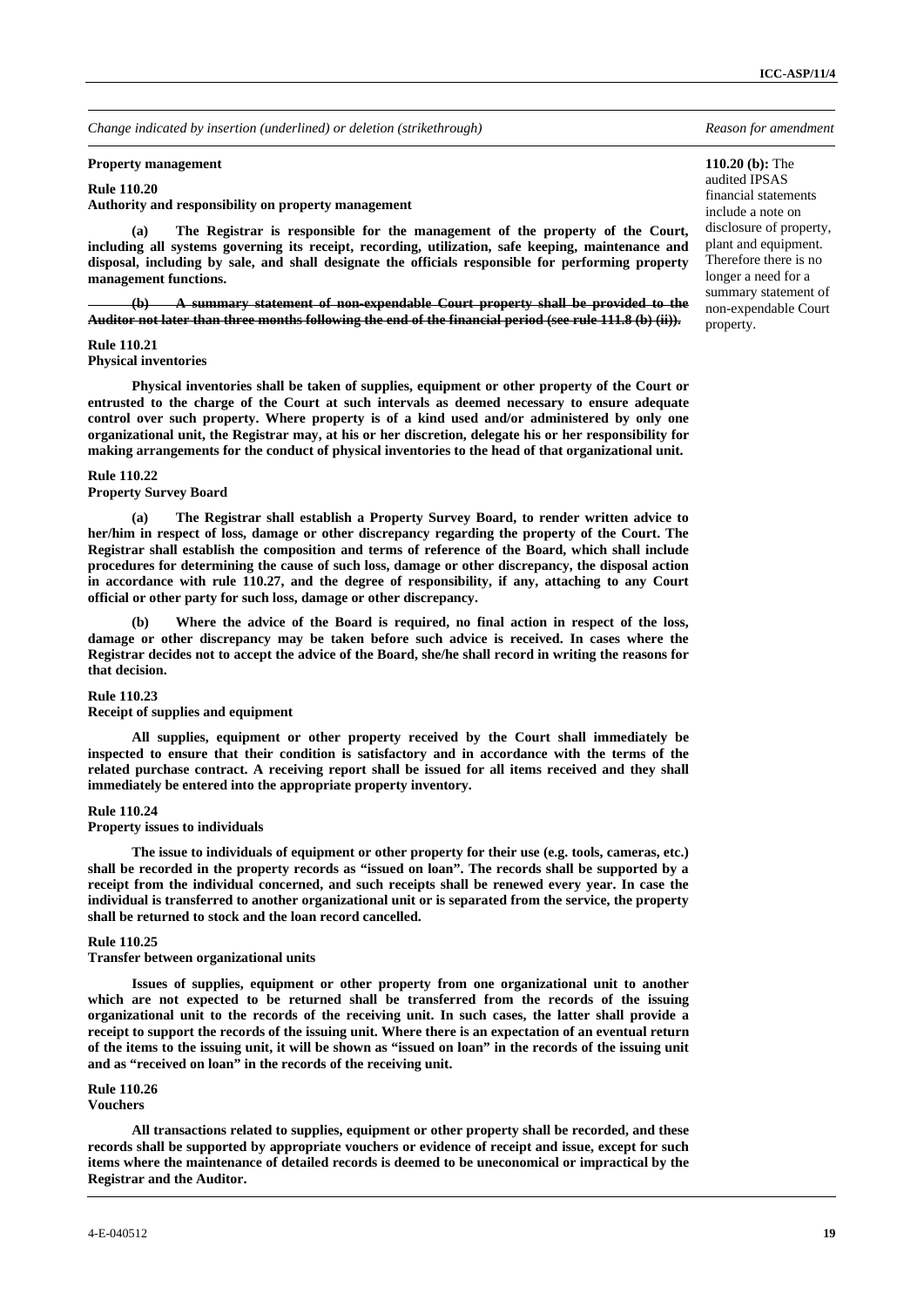# **Rule 110.27**

# **Sale/disposal of property**

 **(a) The Registrar shall be responsible for the disposal of property by sale. He/she may delegate authority as necessary.** 

 **(b) Sales of supplies, equipment or other property declared surplus or unserviceable shall be based on competitive bidding, unless the Property Survey Board:** 

**(i) Estimates that the sales value is less than €5,000;** 

**(ii) Considers that the exchange of property in partial or full payment for the replacement equipment or supplies is in the best interests of the Court;** 

Deems it appropriate to transfer surplus property from one office or **programme for use in another and determines the fair market value at which the transfer(s) shall be effected;** 

**(iv) Determines that the destruction of the surplus or unserviceable material will be more economical or is required by law or by the nature of the property;** 

Determines that the interests of the Court will be served by disposal by gift or **at nominal prices to the United Nations or any other intergovernmental organization, a Government or government agency or some other non-profit organization.** 

 **(c) Except as provided for in paragraph (b) above, property shall be sold on the basis of payments on or before delivery.**

#### **Regulation 11 The accounts**

11.1 The Registrar shall submit to the Auditor financial statements and statement of appropriations accounts for the financial period not later than 31 March following the end of such period. Copies of financial statements shall also be transmitted to the Committee on Budget and Finance. In addition, the Registrar shall maintain, for management purposes, such accounting records as are necessary. The accounts for the financial period shall show:

 (a) The financial statements for the financial period shall include income and expenditures of all funds;

(i) Statement of financial position;

(ii) Statement of financial performance;

(iii) Cash-flow statement;

(iv) Statement of comparison of budget and actual amounts for the reporting period;

- (v) Notes, including a summary of significant accounting policies.
- (b) The statement status of appropriations shall includeing:
	- (i) The original budget appropriations;
	- (ii) The appropriations as modified by any transfers;
	- (iii) Any supplementary budget appropriations in accordance with regulation 3.6;

 $(ivi)$  Credits, if any, other than the appropriations adopted by the Assembly of States Parties;

- (iv) The amounts charged against those appropriations and/or other credits;
- (vi) Unencumbered balances of appropriations.

The assets and liabilities of the Court.

 The Registrar shall also give such other information as may be appropriate to indicate the current financial position of the Court.

11.2 The accounts of the Court shall be presented in the currency of the statutory headquarters of the Court. Accounting records may, however, be kept in such other currency as the Registrar may deem necessary.

11.3 Appropriate separate accounts shall be maintained for all trust funds, reserve and special accounts.

**11.1:** Rule 111.8 has been incorporated into regulation 11.1 in order to avoid duplication.

**11.1 (a):** Amendment makes it clear that the accounts for the period will include IPSAS financial statements.

**11.1 (b) (iii):** has been added to cover any supplementary budget appropriations as envisaged in regulation 3.6.

**111.2 (a):** listing replaced by reference to  $11.1$  (b) to avoid repetition.

**111.2 (b):** New general ledger accounts will be added for IPSAS compliance (e.g., property, plant and equipment, intangible assets).

**111.2 (c):** Amended to include all funds.

**111.3:** Amendment makes it clear that financial statements will be prepared in accordance with IPSAS, while no changes are made to the way budgets have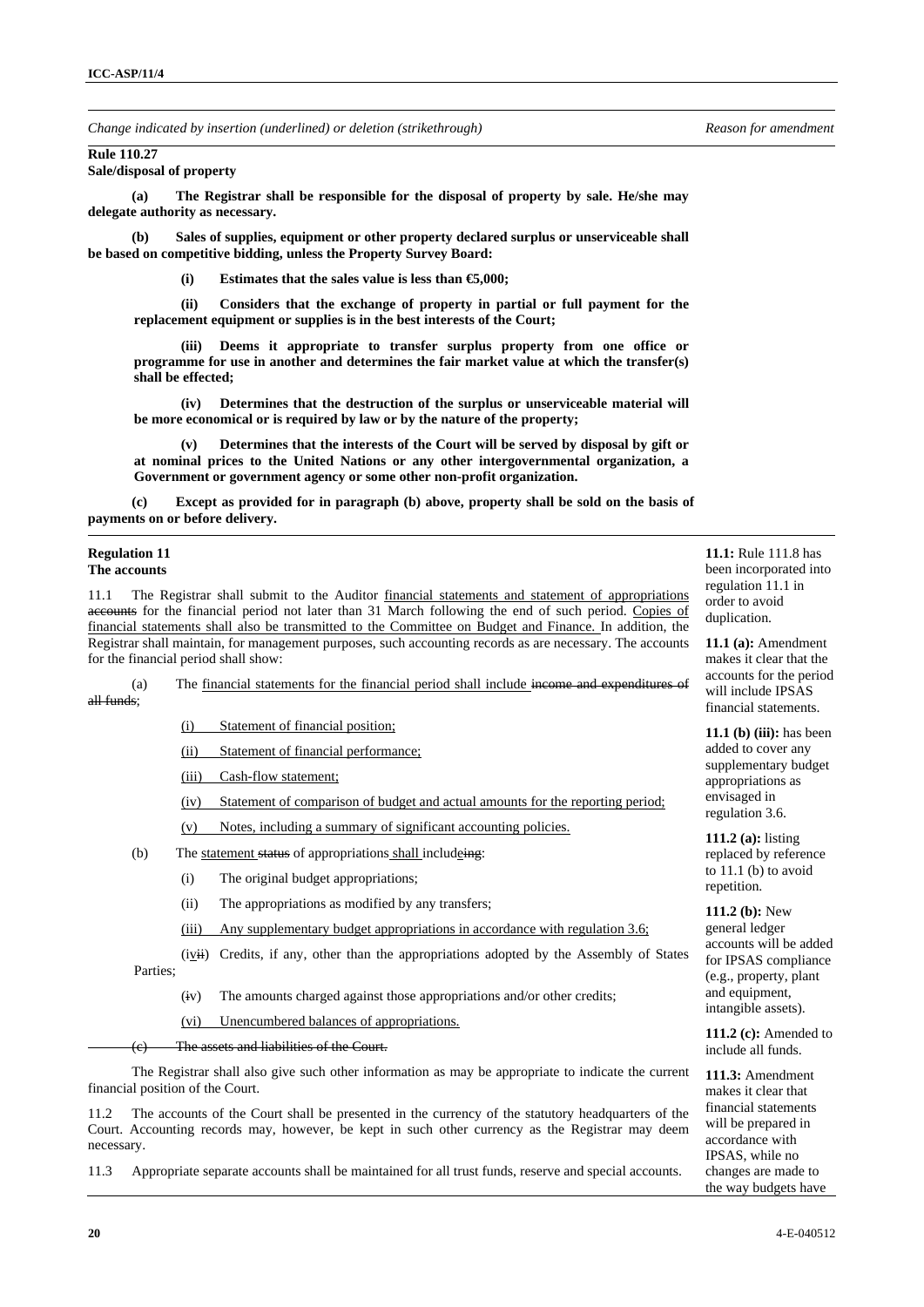#### **Rule 111.1**

**Authority and responsibility for accounts** 

 **Responsibility for the accounts is assigned to the Registrar. He/she shall prescribe and maintain financial records and subsidiary records. He/she shall establish all accounting procedures of the Court and designate the officials responsible for performing accounting functions.** 

#### **Rule 111.2 Principal accounts**

 **In accordance with regulations 11.1 and 11.3, the principal accounts of the Court shall include detailed, comprehensive and up-to-date records of assets and liabilities for all sources of funds. The principal accounts shall consist of:** 

 **(a) Programme budget accounts, showingof appropriations in accordance with regulation 11.1 (b)**

**(i) Original appropriations;**

**(ii) Appropriations as modified by transfers;**

**(iii) Credits (other than appropriations made available by the Assembly of States Parties);**

**(iv) Expenditures, including payments and other disbursements and unliquidated obligations;**

**(v) Unencumbered balances of allotments and appropriations;**

 **(b) General ledger accounts detailing all revenues, expenses, assets, liabilities and net assets/equity, showing: all cash at banks, investments, receivables and other assets, payables and other liabilities;** 

 **(c) Funds, including tThe Working Capital Fund and all trust funds or other special accounts.** 

#### **Rule 111.3**

**Accrual basis accounting Accounting Standards**

**Unless otherwise directed by the Registrar, or by the particular terms governing the operation of a trust fund, reserve or special account, all financial transactions shall be recorded in the accounts on an accrual basis**

 **(a) Financial statements shall be prepared on an accrual basis in accordance with International Public Sector Accounting Standards (IPSAS).**

 **(b) The budget shall be prepared on a modified cash basis of accounting. The notes to the financial statements shall explain the budgetary basis and classification basis adopted in the approved budget.**

#### **Rule 111.4**

**Currency of accounting records** 

 **All accounts shall be maintained in euros. At offices away from the seat of the Court, accounts may also be maintained in the currency of the country in which they are situated provided that all amounts are recorded both in local currency and in the euro equivalent.** 

#### **Rule 111.5**

**Accounting for exchange rate fluctuations** 

 **(a) The Registrar shall establish the operational rates of exchange between the euro and other currencies, on the basis of the operational rates of exchange established by the Secretariat of the United Nations. The operational rate(s) of exchange shall be used for the recording of all Court transactions.** 

 **(b) Payments and receipts in currencies other than the euro will be determined on the basis of the operational rate(s) of exchange prevailing at the time of payment. Any difference between the actual amount(s) paid or received on exchange and the amount(s) that would have been paid or obtained at the operational rate(s) of exchange shall be accounted for as loss or gain on exchange.** 

When closing the final accounts for a financial period, any net loss negative balance **on the account for "loss or gain on exchange" shall be debited to the appropriate expenditurerelevant budget account. In case of a net gain, this net gain, while any positive balance shall be credited to miscellaneous income revenue for the purposes of budgetary accounting.** 

been prepared in previous years.

**111.5 (c):** Amendment to make it clear that this rule applies to both payments and receipts.

**111.5 (c):** The words 'for the purposes of budgetary accounting' have been added in order to make it clear that this rule relates to budgetary accounting only. In the IPSAS financial statements, foreign exchange losses or gains will be accounted for in accordance with IPSAS 4 "The Effects of Changes in Foreign Exchange Rates".

**111.6:** Amendment proposed in order to make it clear that this rule relates to treatment in budgetary accounting.

In the IPSAS financial statements, the proceeds from the sale of property

will be accounted for in accordance with IPSAS 17 "Property, Plant and Equipment".

**111.7:** Amendment makes it clear that this rule relates to treatment in budgetary accounting.

IPSAS financial statements do not deal with commitments.

**111.8:** This rule is now incorporated in regulation 11.1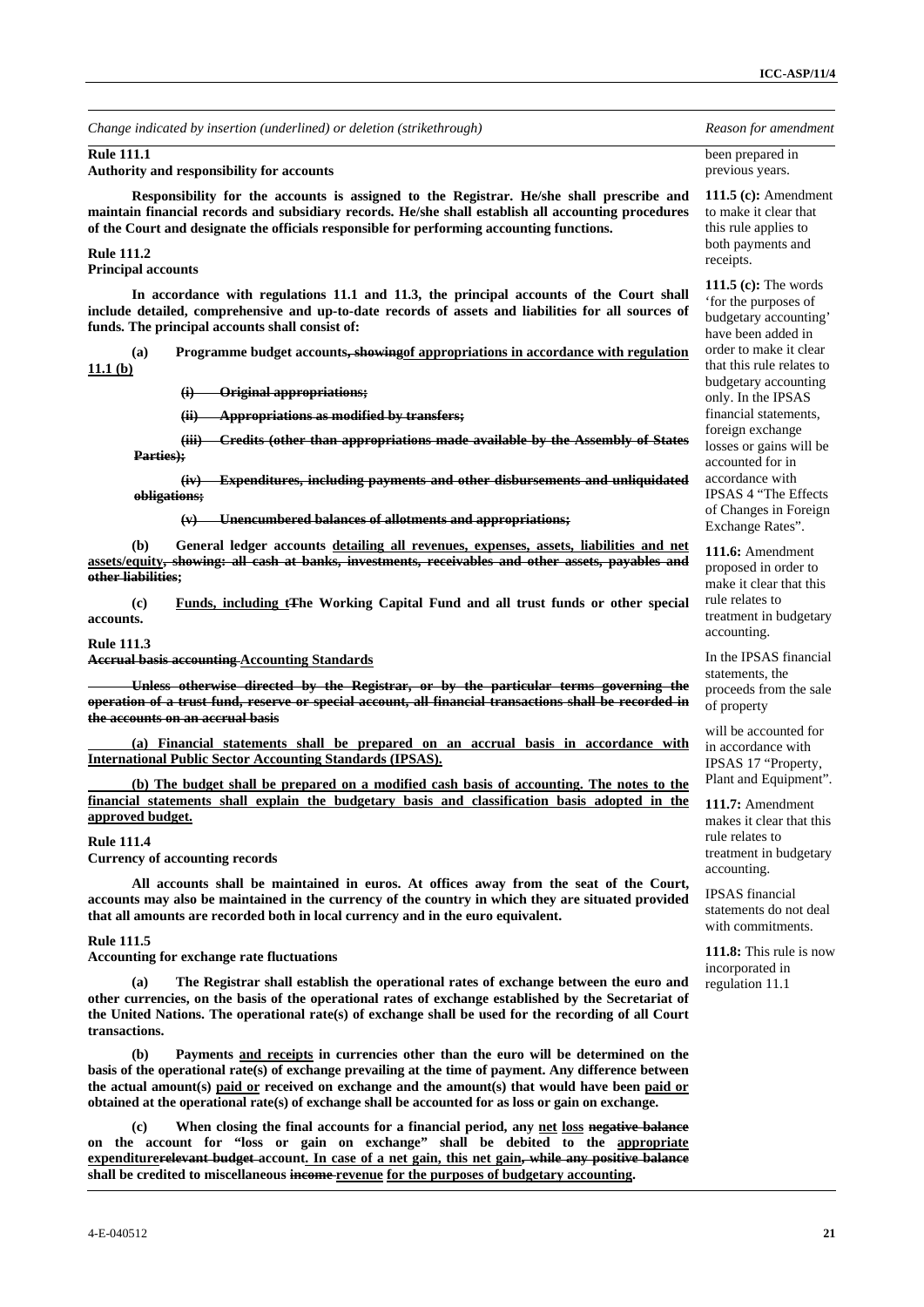#### **Rule 111.6**

**Accounting for proceeds from the sale of property** 

 **The proceeds from the sale of property shall be credited as miscellaneous income revenue for the purposes of budgetary accounting except:** 

 **(a) Where the Property Survey Board has recommended the application of these proceeds directly against the purchase price of replacement equipment or supplies (any balance shall be taken into account as miscellaneous income revenue);** 

 **(b) When the trade-in property is not considered to be a sale, and the allowance shall be applied against the cost of the replacement property;** 

 **(c) Where the normal practice is to secure and use certain material or equipment in connection with a contract and to salvage and sell such material or equipment at a later stage;** 

 **(d) When the proceeds from the sale of surplus equipment shall be credited to the relevant programme account, provided that it has not been closed;** 

 **(e) When equipment transferred from one programme for use in another and the account of the releasing programme is open, the fair market value of such equipment shall be credited to the account of the releasing programme and charged to the account of the receiving programme.** 

### **Rule 111.7**

**Budgetary Aaccounting for commitments against future financial periods** 

 **Obligations established prior to the financial period to which they pertain, pursuant to regulation 3.7 and rule 103.5, shall be recorded against a budgetary deferred charge account. Deferred charges shall be transferred to the appropriate account when the necessary appropriations and funds become available.** 

# **Rule 111.8**

**Financial statements**

**(a) For all accounts of the Court, financial statements covering the financial period, as of 31 December, shall be submitted to the Auditor in euros not later than 31 March following the end of such period. Copies of financial statements shall also be transmitted to the Committee on Budget and Finance. Additional financial statements may be prepared as and when the Registrar deems necessary.**

**(b) Financial statements submitted to the Auditor for all accounts shall include:**

**(i) A statement of income, expenditures (including ex gratia payments) and changes in reserves and fund balances;**

**(ii) A statement of assets (including written-off assets), liabilities, reserves and fund balances;**

**(iii) A statement of cash flows;**

**(iv) Such other schedules as may be required;**

**(v) Notes to the financial statements.**

**Rule 111.89 Archives** 

 **Accounting records, other financial and property records, and all supporting documents shall be retained for such periods as may be determined by the Registrar, through administrative instruction, in agreement with the Auditor. This period may not be less than ten years. Once this period has elapsed the records and supporting documents may be destroyed on the authority of the Registrar. Where appropriate, such records and supporting documents shall be preserved by electronic means. Records on activities and transactions in areas falling under the authority of the Prosecutor, by virtue of article 42, paragraph 2, of the Rome Statute, may only be destroyed with the explicit consent of the Prosecutor.**

# **Regulation 12**

**Audit** 

12.1 The Assembly of States Parties shall appoint an Auditor, which may be an internationally recognized firm of auditors or an Auditor General or an official of a State Party with an equivalent title. The Auditor shall be appointed for a period of four years and its appointment may be renewed.

**12.7:** Amendment makes it clear that 'relevant schedules' are those that the Registrar decides to present with financial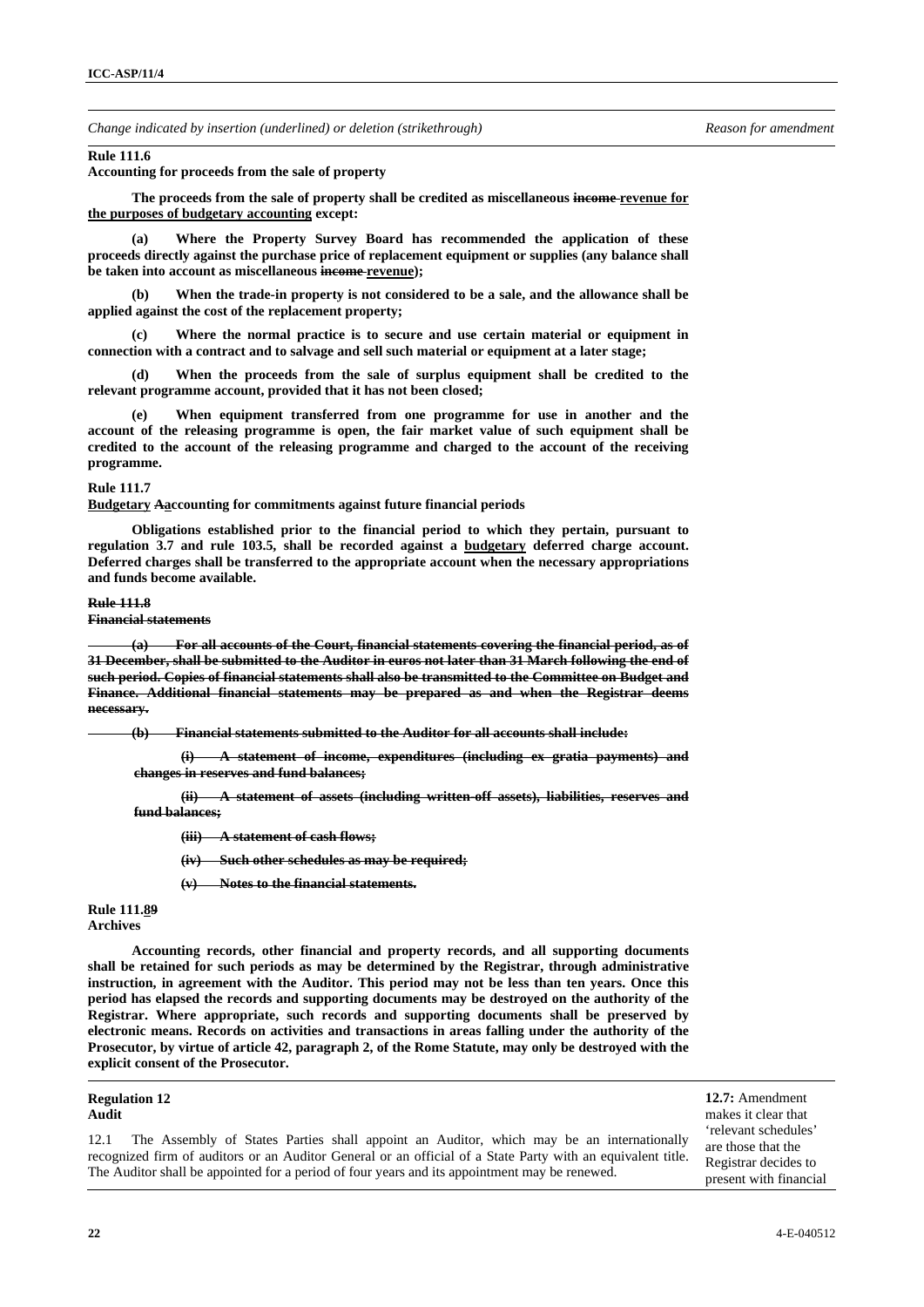| Change indicated by insertion (underlined) or deletion (strikethrough)                                                                                                                                                                                                                                                                                                                                                                                                                                                       | Reason for amendment                                |
|------------------------------------------------------------------------------------------------------------------------------------------------------------------------------------------------------------------------------------------------------------------------------------------------------------------------------------------------------------------------------------------------------------------------------------------------------------------------------------------------------------------------------|-----------------------------------------------------|
| The audit shall be conducted in conformity with generally accepted common auditing standards,<br>12.2<br>subject to any special directions of the Assembly of States Parties and in accordance with the additional<br>terms of reference set out in the annex to these Regulations.                                                                                                                                                                                                                                          | statements.                                         |
| 12.3<br>The Auditor may make observations with respect to the efficiency of the financial procedures, the<br>accounting system, the internal financial controls and, in general, the administration and management of<br>the Court.                                                                                                                                                                                                                                                                                          |                                                     |
| 12.4<br>The Auditor shall be completely independent and solely responsible for the conduct of the audit.                                                                                                                                                                                                                                                                                                                                                                                                                     |                                                     |
| 12.5<br>The Assembly of States Parties may request the Auditor to perform certain specific examinations<br>and issue separate reports on the results.                                                                                                                                                                                                                                                                                                                                                                        |                                                     |
| 12.6<br>The Registrar shall provide the Auditor with the facilities required in the performance of the audit.                                                                                                                                                                                                                                                                                                                                                                                                                |                                                     |
| 12.7<br>The Auditor shall issue a report on the audit of the financial statements and relevant schedules<br>referred to in Regulation 11.1 relating to the accounts for the financial period, which shall include such<br>information as the Auditor deems necessary with regard to matters referred to in regulation 12.3 and in the<br>additional terms of reference as set out in the annex to these Regulations.                                                                                                         |                                                     |
| The Registrar, in consultation with the other organs of the Court referred to in article 34,<br>12.8<br>subparagraphs (a) and (c), of the Rome Statute, shall examine the audit reports, including reports referred<br>to in regulation 12.5, and shall forward the financial statements and the audit report to the Committee on<br>Budget and Finance, with such comments on the audit report as they deem appropriate.                                                                                                    |                                                     |
| The Committee on Budget and Finance shall examine the financial statements and audit reports,<br>12.9<br>including reports referred to in regulation 12.5 and the comments of the Registrar and other organs of the<br>Court referred to in article 34, subparagraphs (a) and (c), of the Rome Statute, and shall forward them to the<br>Assembly of States Parties, with such comments as it deems appropriate, for consideration and approval.                                                                             |                                                     |
| <b>Regulation 13</b><br><b>General provisions</b>                                                                                                                                                                                                                                                                                                                                                                                                                                                                            |                                                     |
| 13.1<br>These Regulations shall become effective on a date to be decided upon by the Assembly of States<br>Parties and shall apply to the initial financial period agreed to by the Assembly of States Parties and to<br>subsequent financial periods as provided for in regulation 2.1.                                                                                                                                                                                                                                     |                                                     |
| These Regulations may be amended by the Assembly of States Parties.<br>13.2                                                                                                                                                                                                                                                                                                                                                                                                                                                  |                                                     |
| <b>Rule 113.1</b><br><b>Effective date</b>                                                                                                                                                                                                                                                                                                                                                                                                                                                                                   |                                                     |
| These Rules shall become effective on the same day on which the Regulations become<br>effective.                                                                                                                                                                                                                                                                                                                                                                                                                             |                                                     |
| Rule 113.2<br><b>Amendment of Rules</b>                                                                                                                                                                                                                                                                                                                                                                                                                                                                                      |                                                     |
| These Rules may be amended by the Assembly of States Parties.<br>(a)                                                                                                                                                                                                                                                                                                                                                                                                                                                         |                                                     |
| (b)<br>Unless the Assembly of States Parties is seized of a specific proposal for amendment of<br>a rule, the Presidency, acting upon proposals jointly presented by and in agreement with the<br>Prosecutor and the Registrar, may amend the Rules if the Presidency is convinced that the<br>amendment contributes towards better ensuring the principles of effective financial administration<br>and the exercise of economy, as enshrined in regulation 1.3.                                                            |                                                     |
| An amendment enacted by the Presidency will apply provisionally until such time as<br>(c)<br>the Assembly of States Parties, acting upon a recommendation of the Committee on Budget and<br>Finance, decides to endorse the amendment. If the Assembly of States Parties decides not to endorse<br>the amendment, the unamended rule, or any rule that the Assembly of States Parties decides to adopt<br>in its place, shall become effective as of the day on which the Assembly of States Parties takes that<br>decision. |                                                     |
| Annex                                                                                                                                                                                                                                                                                                                                                                                                                                                                                                                        | <b>Annex 6 (v):</b> makes it<br>clear that ICC will |
| Additional terms of reference governing the audit of the International Criminal Court                                                                                                                                                                                                                                                                                                                                                                                                                                        | prepare financial                                   |

1. The Auditor shall perform such audit of the accounts of the Court, including all trust funds and special accounts, as it deems necessary in order to satisfy itself:

prepare financial statements in accordance with IPSAS.

(a) That the financial statements are in accord with the books and records of the Court;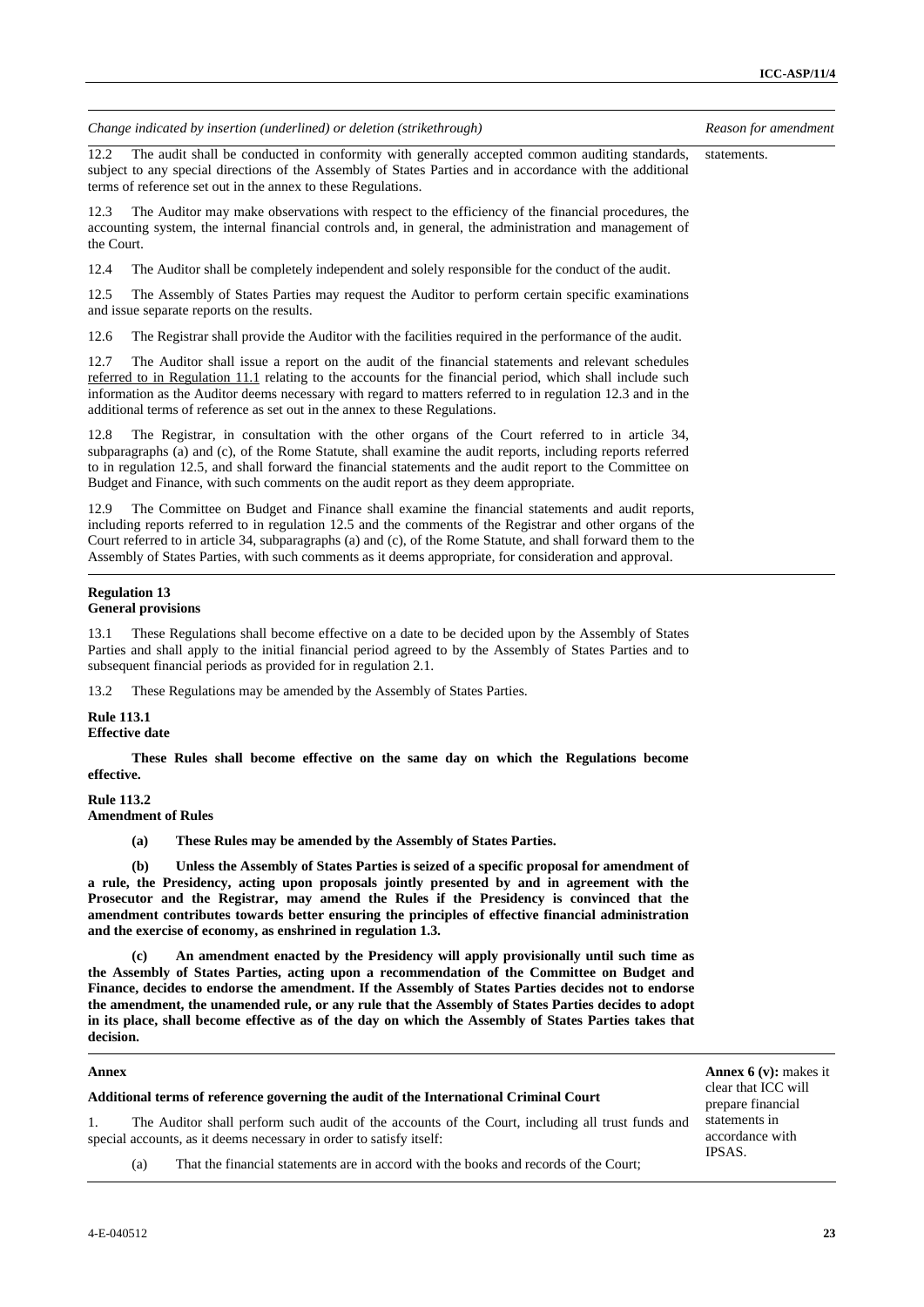(b) That the financial transactions reflected in the statements have been in accordance with the financial rules and regulations, the budgetary provisions and other applicable directives;

 (c) That the securities and moneys on deposit and on hand have been verified by certificates received direct from the Court's depositaries or by actual count;

 (d) That the internal controls, including internal oversight, are adequate in the light of the extent of reliance placed thereupon.

2. The Auditor shall be the sole judge as to the acceptance in whole or in part of certifications and representations by the Registrar and may proceed to such detailed examination and verification as it chooses of all financial records, including those relating to supplies and equipment.

3. The Auditor and its staff shall have free access at all convenient times to all books, records and other documentation which are, in the opinion of the Auditor, necessary for the performance of the audit. Information which is classified as privileged and which the Registrar (or a designated senior official) agrees is required by the Auditor for the purposes of the audit and information classified as confidential shall be made available on application. The Auditor and its staff shall respect the privileged and confidential nature of any information so classified which has been made available and shall not make use of it except in direct connection with the performance of the audit. The Auditor may draw the attention of the Court and the Assembly of States Parties to any denial of information classified as privileged which, in its opinion, was required for the purpose of the audit.

4. The Auditor shall have no power to disallow items in the accounts but shall draw the attention of the Registrar, for appropriate action, to any transaction for which it entertains doubt as to legality or propriety. Audit objections, to these or any other transactions, arising during the examination of the accounts shall be communicated immediately to the Registrar.

5. The Auditor (or such of its officers as it may designate) shall express and sign an opinion on the financial statements, which shall read as follows:

 "We have examined the following appended financial statements, numbered ... to ..., properly identified, and relevant schedules of the International Criminal Court for the financial period ended 31 December ... Our examination included a general review of the accounting procedures and such tests of the accounting records and other supporting evidence as we considered necessary in the circumstances."

The opinion shall also state, as appropriate, whether:

 (a) The financial statements present fairly the financial position as at the end of the period and the results of their operations for the period then ended;

(b) The financial statements were prepared in accordance with the stated accounting principles;

 (c) The accounting principles were applied on a basis consistent with that of the preceding financial report;

(d) Transactions were in accordance with the Financial Regulations and legislative authority.

6. The report of the Auditor on the financial operations of the Court for the financial period shall be submitted to the Assembly of States Parties in accordance with regulations 12.8 and 12.9. It shall indicate:

(a) The type and scope of the Auditor's examination;

 (b) Matters affecting the completeness and accuracy of the accounts, including, where appropriate:

(i) Information necessary to the correct interpretation of the accounts;

(ii) Any amounts which ought to have been received but which have not been brought to account;

(iii) Any amounts for which a legal or contingent obligation exists and which have not been recorded or reflected in the financial statements;

(iv) Expenditures not properly substantiated;

(v) Whether proper books of accounts have been kept; where in the presentation of statements there are deviations of a material nature from the generally accepted accounting principles International Public Sector Accounting Standards applied on a consistent basis, these should be disclosed;

 (c) Other matters which the Auditor considers should be brought to the notice of the Assembly of States Parties, such as: